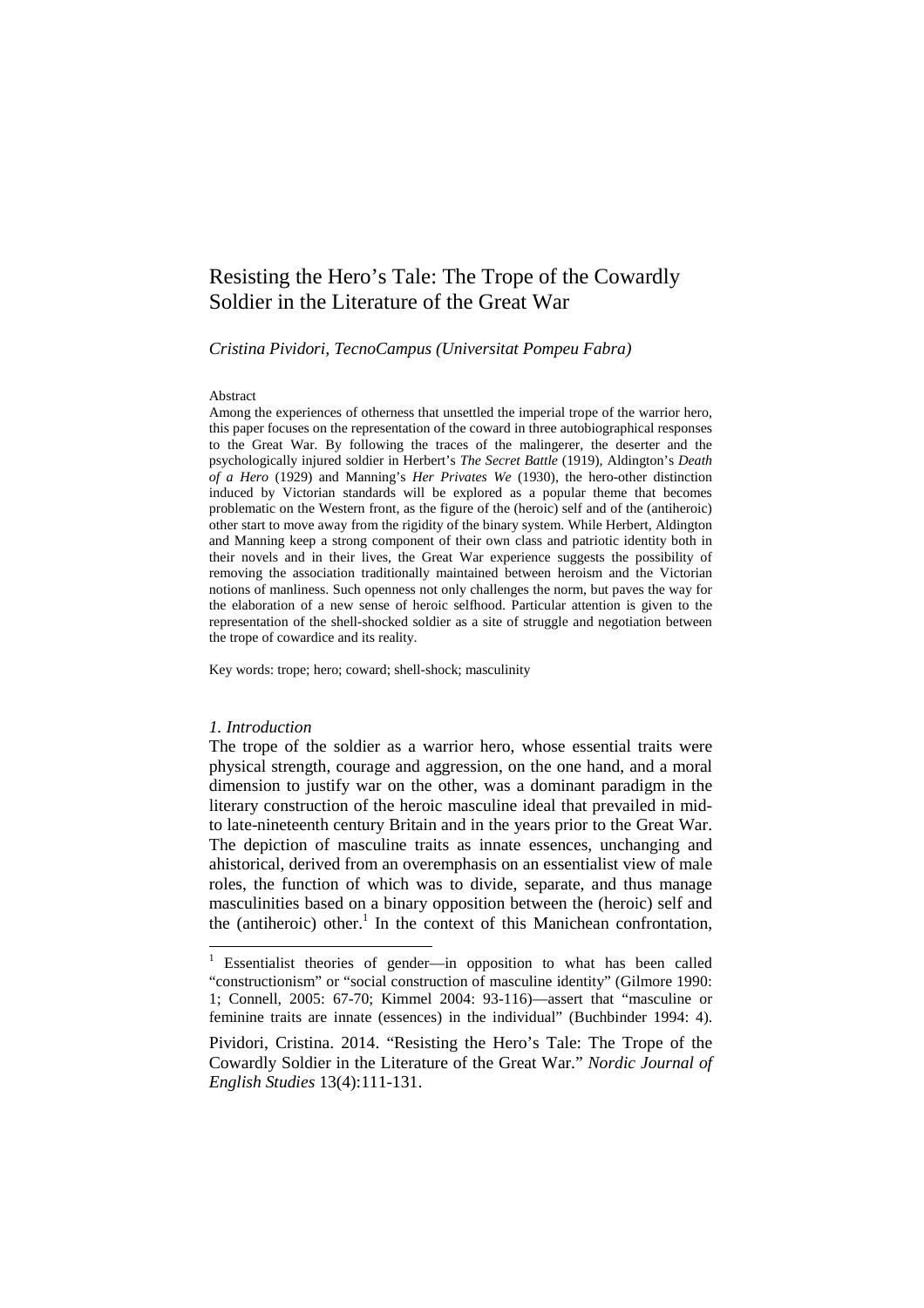$\overline{a}$ 

the representation of the warrior hero was thus constructed against "a negative stereotype"—embodied by women, cowards, homosexuals and the omnipresent military enemy— that "failed to measure up to the ideal" and projected "the exact opposite of true masculinity" (Mosse 1996: 6). Blurring this type of distinction, which Thompson calls "bonding-by-exclusion" (1982: 176), seemed to invoke chaos and defeat. As British colonial expansion continued into the twentieth century, together with the military demands and the need to perpetuate the status quo, the blank acceptance of the idea that "by not being Others we define ourselves" (Barkan 1994: 180) started to reveal the anxieties behind the traditional concepts of manliness.

In fact it was the encounter with modern warfare and with the unprecedented scale of death during the Great War that acted as the final straw in the subversion of the apparently stable imperial discourse. While still promoted through the use of uniforms, the pride in the regiment and the remembrance of the fallen, this binary system, whereby the British soldier had the right to assume superiority over the antiheroic-other, started to raise questions and concerns about the rule making process. The borderlines between 'the hero' and 'the other' either disappeared or shifted sharply; the meaning of 'them' started to be seen as a variation of the meaning of 'us' and the alterity of the other could not be always secured. As Barrell suggests, "what at first is seen as the other—utterly foreign, repugnant, disgusting—is 'made over the side of the self'" (qtd in Steedman 1995: 72).

Among the experiences of otherness that unsettled the normative image of the British soldier, this paper focuses on the representation of the coward. In Hadlock's words, "the coward is a telling figure, in every sense" (2006: 239). The idea of cowardice as providing an exact mirror of the anxieties and fears of the soldier hero is distinctive of World War One literature. The coward is an outsider that inspires fear and rejection

This essentialist approach to gender was a constant in Victorian literature and allowed for the construction of the binary oppositions that distinguished warriorheroes from the others—females, cowards and enemies— and made them appear either as the protectors or seducers of women or as the feared enemies of other men (Buchbinder 1994: 3; Mosse 1996: 9; Braudy 2003: 24). Consequently, Victorian writers and readers were encouraged to praise forms of heroism that not only excluded women but—because of their racial, class and ideological components—also excluded large numbers of men.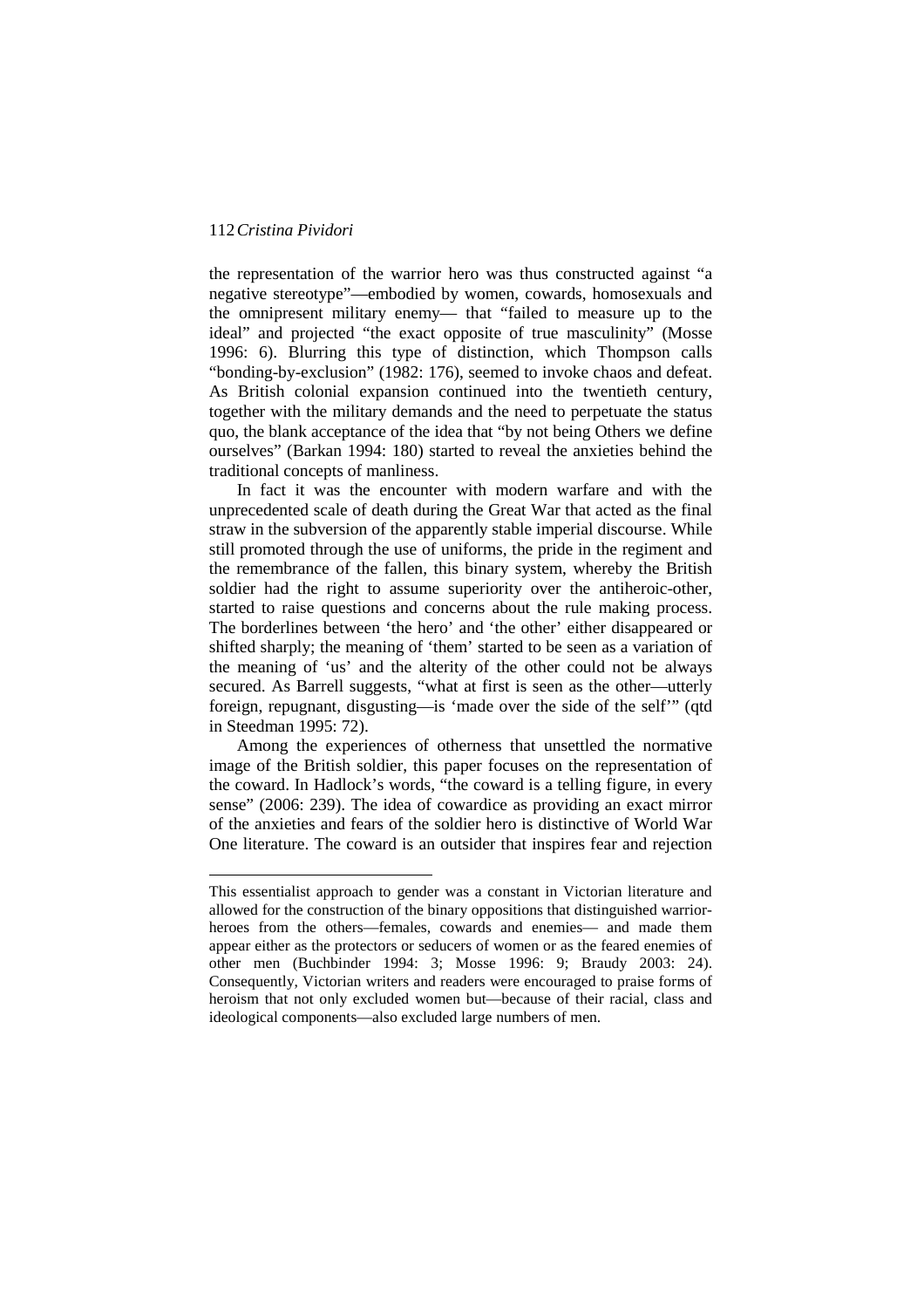and is always stereotyped in much the same manner as it faces the accepted norm; yet it also internalizes the need to incorporate certain non-normative aspects into the soldier's experience. My contention is that the exploration of the figure of the cowardly soldier demands a reconceptualisation of the concept of the heroic self in more significant and subtle ways than have been acknowledged by dominant narratives. In that sense then, the coward emerges as an agent of resistance, embodying the conscious or unconscious abandonment of pre-war ideals of manly behaviour. By following the traces of the cowardly soldier—in the representation of the malingerer, the deserter and the psychologically injured soldier—I will explore how the hero-other distinction induced by Victorian standards became problematic during the Great War, as both hero and other start to move away from the rigidity of the binary system.

In order to develop my arguments I will focus on three autobiographical responses to the Great War, Herbert's *The Secret Battle* (1919), Aldington's *Death of a Hero* (1929) and Manning's *Her Privates We* (1930). The three texts share a common theme: Herbert's Harry Penrose, Aldington's George Winterbourne and Manning's Bourne are similarly affected by the war, exhibiting the type of stoic resistance that may have won them a Victoria Cross, yet, their power of action is driven too far to resist the weight of war and they are turned into victims rather than heroes or, better said, into the victims-as-heroes. Although the three writers represented, enacted and reproduced the circulating codes of manhood both in their novels and in their lives—they came from middleclass and upper-middle-class backgrounds; they had been to public schools and served as officers at the front—their attitudes towards cowardice suggest the possibility of removing the association traditionally maintained between heroism and normative masculinity. Functionally, the presence of the cowardly soldier in the texts may be attributed to the need to distinguish it from proper male behaviour, yet it may also be read as the expression of the writers' own restrained impulses, as fear was the driving force behind their stories. In effect, as Scheunemann suggests, fear is not only "the emotion most intimately connected with war" but "fear and cowardice may appear to be too closely connected" (2012: 181). The three novels are structured around fear, or rather around the tension between the desire for and the fear of war.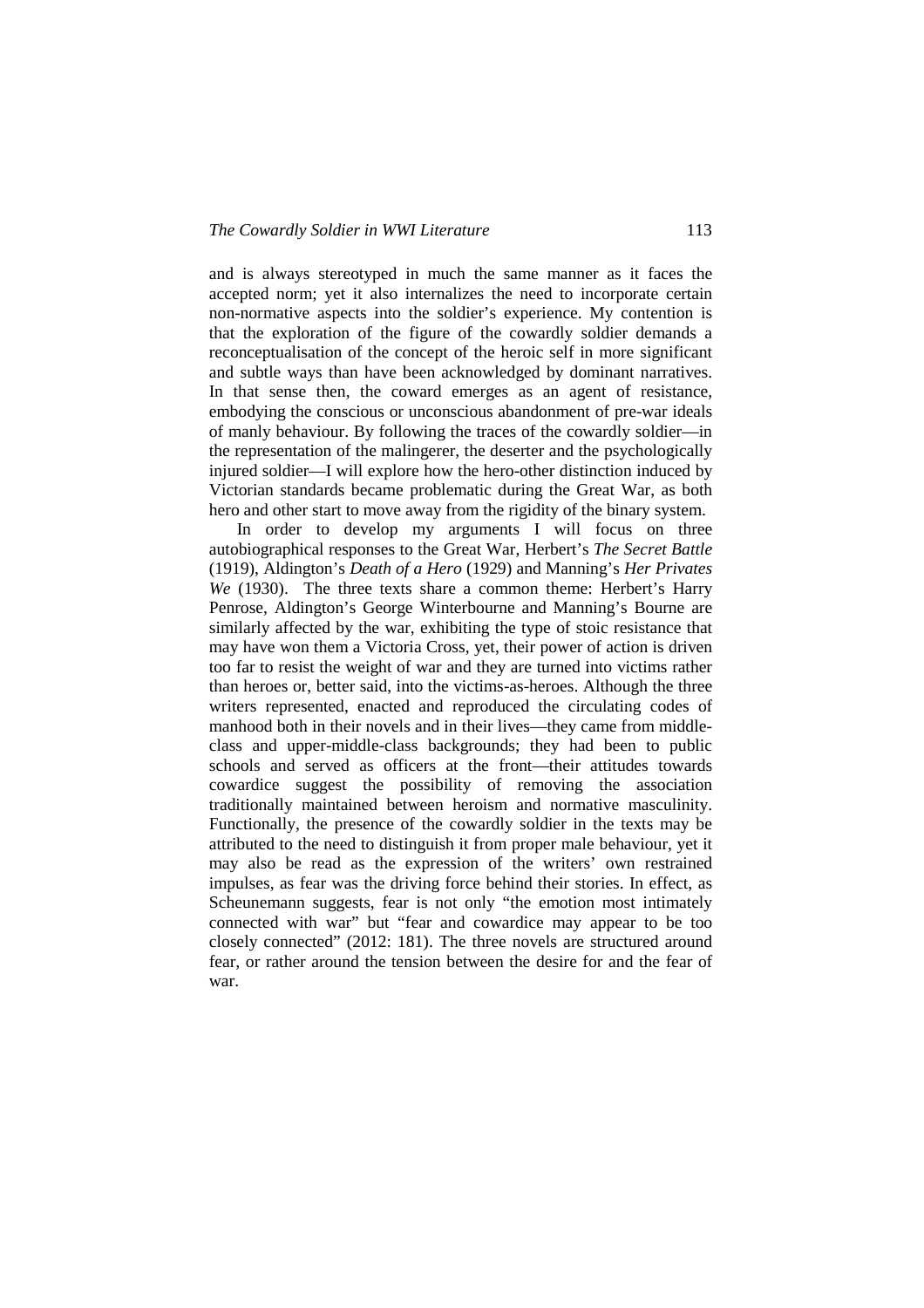l

Moreover, Winterbourne's suicide and Penrose's alleged desertion, which were essentially related to cowardice at the time, are in fact the result of severe war trauma. The question of "shell-shock," then, will be brought to the fore, not just as mental injury, but as a site of struggle between courageous and demonic stereotypes of military identity. The figure of the shell-shocked soldier becomes a metaphor that goes beyond the sense of oppression and futility that permeated the Great War experience. It has to do with certain masculine impulses and behaviours that departed from the hero's tale and revealed the tension between traditional gender roles and the private, emotional experience of war. My contention is that the appreciation of the wide spectrum of acts ranging from the courageous to the cowardly is critical to understand how cowardice is represented both as trope and reality in the literature of the Great War.

#### *2. The Malingerer, the Deserter and the Shell-shocked Soldier*

As a countertype to the hero, the trope of the coward goes back in time to Aristophanes' comedy *The Knights* in 424 BC, in which the cowardly soldier is first introduced as a purely comic type: Cleonymus was an Athenian general who dropped his shield in battle and fled. Whether in the form of a mock-hero or in a more tragic, evil or pitiful portrait, the coward has been a recurrent theme in literature, probably because manly courage has always had a heightened social dimension.<sup>2</sup> In the late

<sup>&</sup>lt;sup>2</sup> Unlike Aristophanes' mock-heroic treatment of Cleonymus, Sir Walter Scott's *The Fair Maid of Perth* (1828) follows the tragic destruction of the coward. Self-aware and ashamed of his cowardice, Conacher commits suicide after fleeing a duel with Henry Gow, his rival for the hand of the fair maid Catherine Glover. In 1884, Guy de Maupassant takes his readers into the mind of another tragic coward. "Le lâche" was published in *Contes du jour et de la nuit* (1885) and tells the story of Vicomte Gontran-Joseph de Signoles. After what may be regarded as a mental duel with himself, the Vicomte commits suicide rather than face the fear of death. This is because duels were fought "for the sake of male honour, and the concept of honour was to last, associated with courage [...] [T]o be called a coward was the worst insult" (Mosse 1996: 18), even worse than death. The representation of character traits contesting traditional representations of the heroic can also be seen in Shakespeare's plays. All the complexity of cowardice and courage is contained in the character of Hamlet who, faced with evidence that his uncle murdered his father, becomes too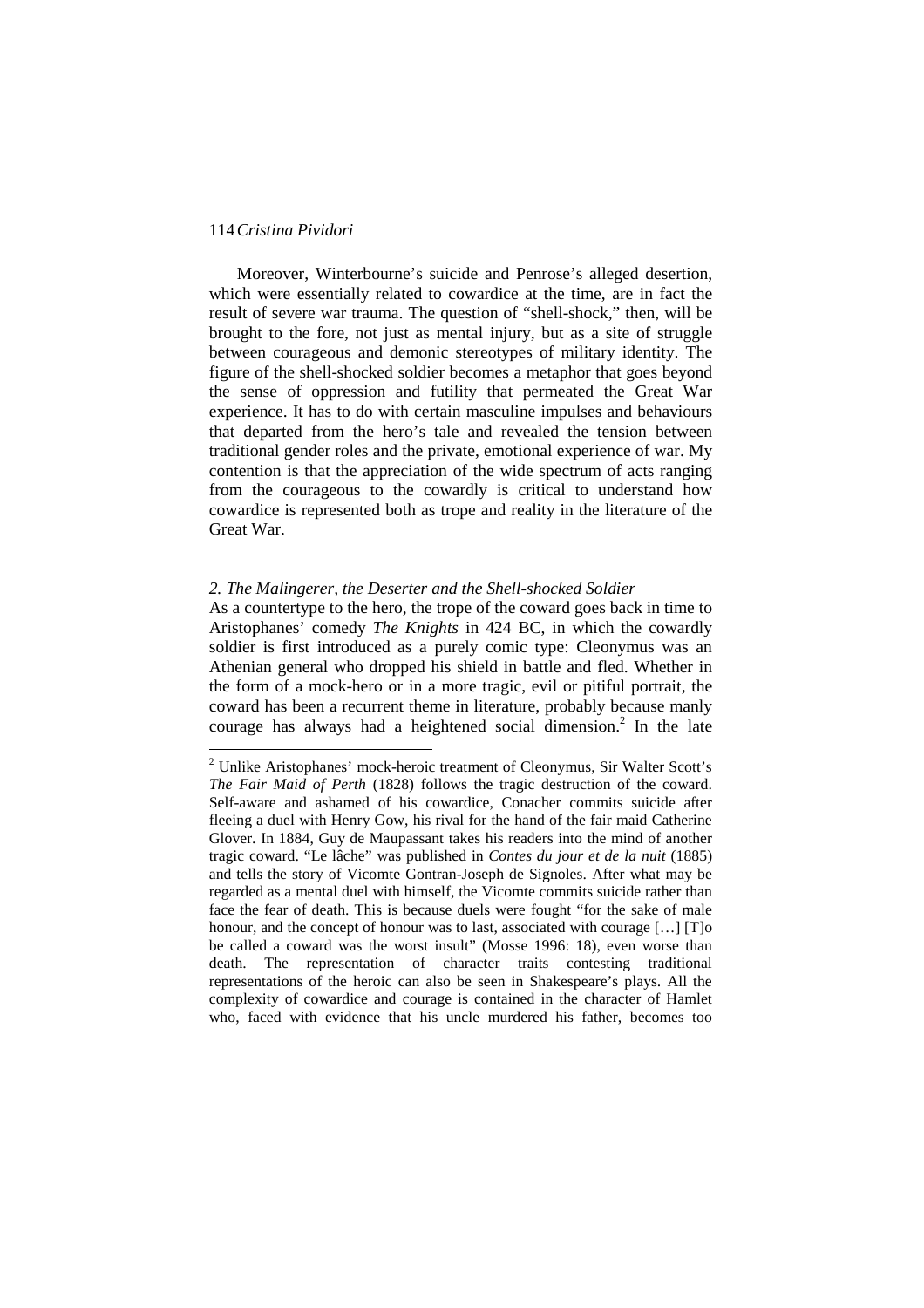$\overline{a}$ 

nineteenth century, a New York Times editorial argued that "to be brave is as essential for a man as to be chaste is for a woman" and that "these fundamental points of honor are rigidly exacted in proportion to the elevation of society" ("The Crime of Cowardice" 1863). No matter how much the traditional masculine ideal has varied in detail, it has always served as a symbol for the hopes of society at large. Its enemies, then, are seen as the enemies of society as well, as the image of the courageous soldier willing 'to do his bit for King and country' has been built in opposition to all that this single standard of manhood is not.

Despite this alleged 'stark opposition' between the courageous and the cowardly, the history of literature has allowed for a more complex appreciation of what seems to be a highly subjective and disputable matter. The complexity of the so-called "unheroic modes" (Brombert 1999: 1) and the idea that the anti-hero emerges as "a special category of heroes" (Lubin 1968: 3) make it possible to suggest that perhaps the courageous was twinborn with the cowardly, that inherent to the classical heroic ideals was the human failure to achieve or at least to sustain those ideals: "Every hero has his weakness, and we may believe every coward has a point where he comes to bay and will fight the world" ("The Coward in Literature" 1909: 255).

The Victorian imperative to rebuke cowardice and embrace courage profoundly affected how soldiers behaved at the front. While performance in battle was especially subject to judgement in these terms,

indecisive and thoughtful for revenge yet too bold for suicide. Macbeth, on the other hand, can be regarded as a coward, if compared with Lady Macbeth, yet he is strong and brave as a soldier. As mentioned above, sometimes the coward serves as comedy relief. School stories dwell mockingly on the representation of the coward, particularly Thomas Anstey Guthrie's *Vice Versa: A Lesson to Fathers* (1882). By some magic trick, the amiable business man Paul Bultitude finds himself transformed into his son's person and expected to fight his battles in a boarding school ruled by the hated Dr. Grimstone. As to the cowardly villain, the rich Barney Newcome, in Thackeray's *The Newcomes* (1855), is a genuine Victorian specimen of the braggart type. Dickens' *Barnaby Rudge* (1841) brings about one of the most abject cowards: the hangman in Newgate prison. Edward Dennis' horror of being executed is in exact proportion to his enjoyment of inflicting death on others. Because of their unsettled roots, Jews were not only considered as outsiders, but as a prime target for cowardice; the Jew picture-dealer in Kipling's *The Light that Failed* (1890) is an interesting example.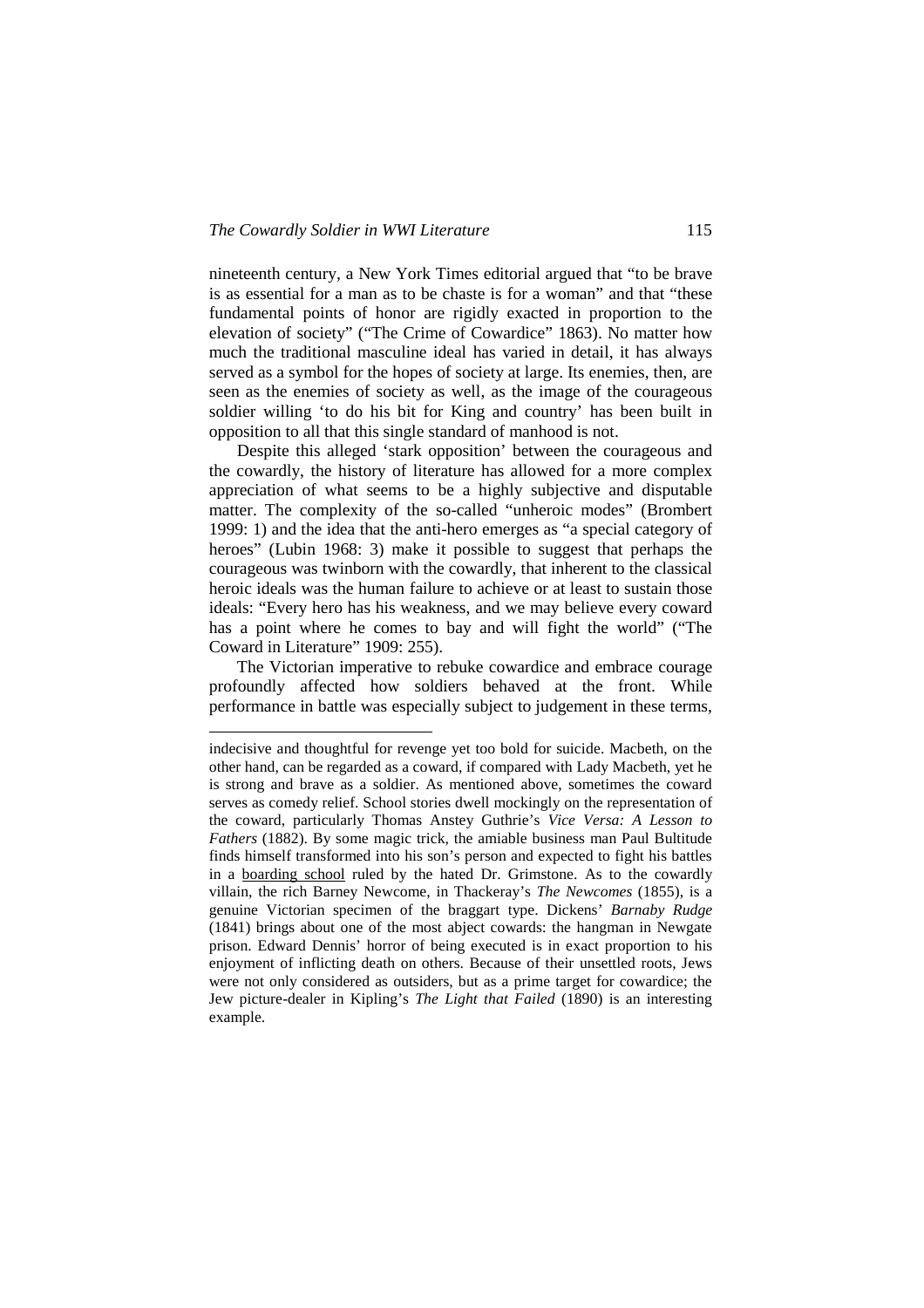l

the challenge to preserve and enhance manly reputation was an ongoing concern. It entailed both avoiding conduct that might have invited the charge of cowardice and keenly upholding manhood, often at the expense of other men. Those who, because of their unmanly behaviour, were regarded as cowards could not align with the genuine soldiers and were marginalised by the group. Of Lance-Corporal Miller, a deserter on the Somme who was now under arrest, Manning's Bourne feels "a wave of pity and repulsion" (Manning 1999:  $122$ ).<sup>3</sup> Miller is deemed to be inadequately masculine: "after one glance at that weak mouth and the furtive cunning of those eyes, Bourne distrusted him […] he had the look of a Hun" (123). Not only does his bodily structure differ from that of the rest of the men in the battalion, his mind is under suspicion as well: "he carried with him the contagion of fear" (122).

Miller symbolises physical and moral disorder. This dual cowardly dimension emerges from the equally dual personality of the hero—both strong body and pure soul—yet one-dimensionally perceived as a harmonious whole. Either because he is physically weak or because he was suspected of avoiding suffering, the spectacle or even the very idea of pain, Miller fails to measure up to proper male behaviour. Manning's judgment is maintained even after Miller's death sentence is commuted to penal servitude and he returns to duty: "'They ought to 'ave shot that bugger,' said Minton, indifferently; ''e's either a bloody spy or a bloody coward, an' 'e's no good to us either way'" (Manning 1999: 193). Yet, although the cowardly Miller constitutes a complication Bourne and his chums wish they did not have—"he was a ghost who unfortunately hadn't died" (123)—none of them would choose to be part of the firing squad. Conveniently, then, Miller vanishes once again on the eve to the next attack and so does the uncomfortable reminder of his cowardice. Miller's desertion becomes the vehicle through which Bourne vindicates the grim courage and endurance embodied in the figure of one of his pals, Weeper Smart:

 $3$  It is important to mention that desertion was rare; only "21 soldiers deserted out of every 10000" during the first year of the war and "the rate fluctuated around 6 and 9 for the rest of the war" (Bourke 1996: 80). However, Bourke adds that "forging signatures to ensure that they were miles away at zero-hour, getting another man to answer their names at roll call, dodging parades and slipping out of camp were habitual activities for many servicemen" (80).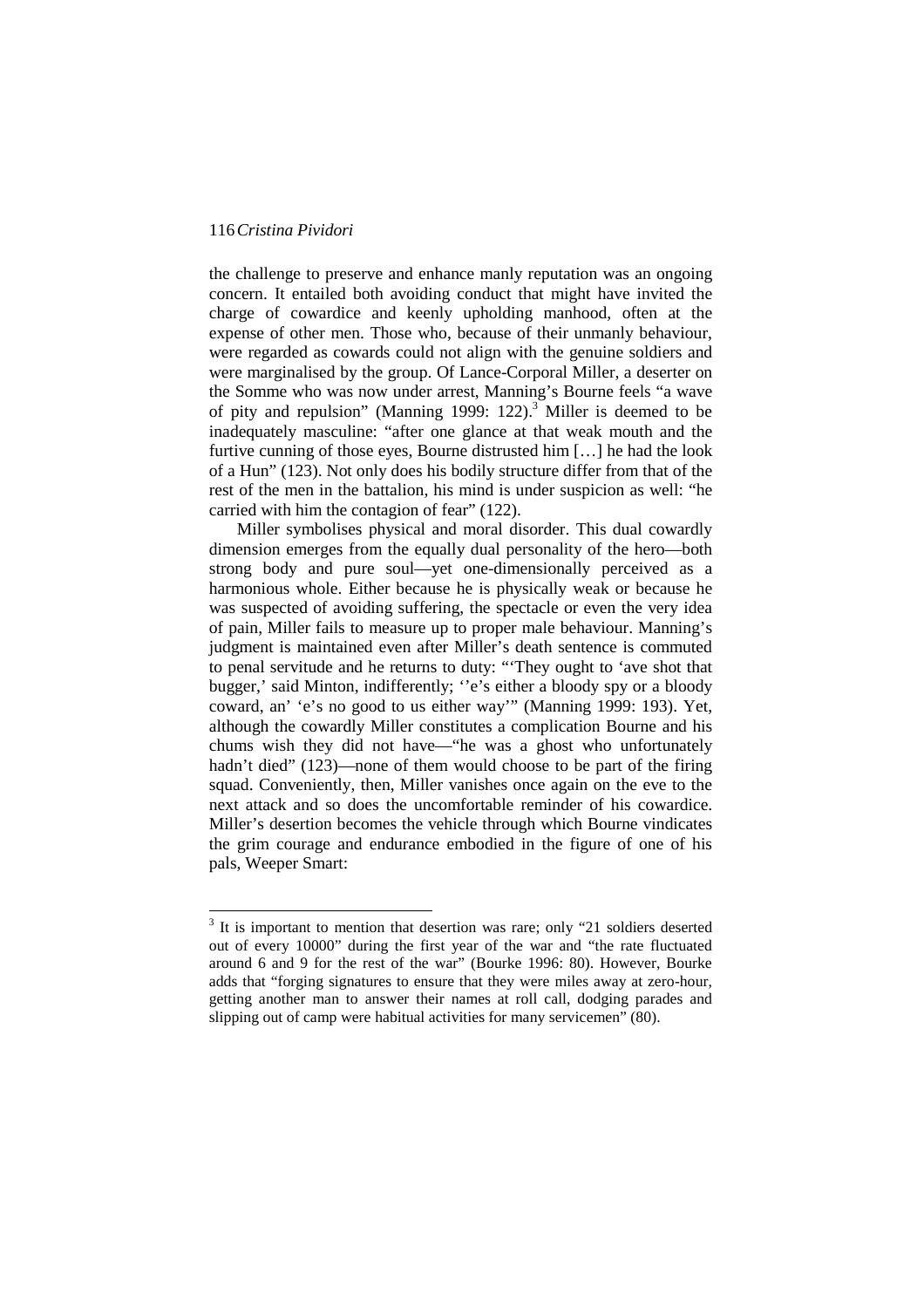[...] for no one could have had a greater horror and dread of war than Weeper had. It was a continuous misery to him, and yet he endured it. Living with him, one felt instinctively that in any emergency he would not let one down, that he had in him, curiously enough, an heroic strain. (Manning 1999: 193-194)

Manning stresses that "the interval between the actual cowardice of Miller, and the suppressed fear which even brave men felt before a battle, seemed rather a short one" (82), suggesting that given the most extreme conditions, anyone could break down. Yet it is the fearful Weeper Smart who carries Bourne back to the trenches when he is hit by a bullet at the very end of the book (246). In this sense, friendship emerges as a higher value, even higher than all forms of patriotic and idealistic exhortation. The difference between the cowardly Miller and Weeper Smart is that Weeper cares for his friends. The 'isms' for which Manning's Bourne is fighting become less important than himself and the men next to whom he fights. The quality of the ties emerging from the common experience favours a secret bond among Bourne and his chums, "a sense of having a collective, 'clandestine' self, which could not be made visible to those 'outside' the war" (Leed 1979: 113). Manning thus rejects those who, by their cowardly actions, betray this bond, and therefore attempt to challenge his idea of heroism. In that sense, his condemnation of cowardice goes beyond Miller; he blames those who made the decisions at the expense of the sufferings of the men in the ranks. Unlike Winterbourne and Penrose, Manning's Bourne was not an officer but "a man from the formally educated classes who […] decided to enlist as a ranker" (Parfitt 1988: 85), who bridged the gap between the soldiers and the high command to place himself on the most vulnerable side of the  $divide<sup>4</sup>$ 

 4 Manning came from a world of wealth and privilege, yet when the war broke out he enlisted in the King's Shropshire Regiment as "Private 19022" (this is how he first identified himself as an author) where he lived together and trained with the men in the ranks, mostly miners and farm labourers. He was selected for officer training, but failed the course. In 1916 he was sent to France with the 7th Battalion and had a few months at the front; there he experienced action at the Battle of the Somme and was promoted to lance-corporal. In 1917 he was posted to Ireland with a commission as a second lieutenant in the Royal Irish Regiment but did not get along with the other officers (he had a drinking problem, which led him into frequent fights). While the enigmatic Bourne is indeed endowed with most of the author's own qualities, artistic detachment was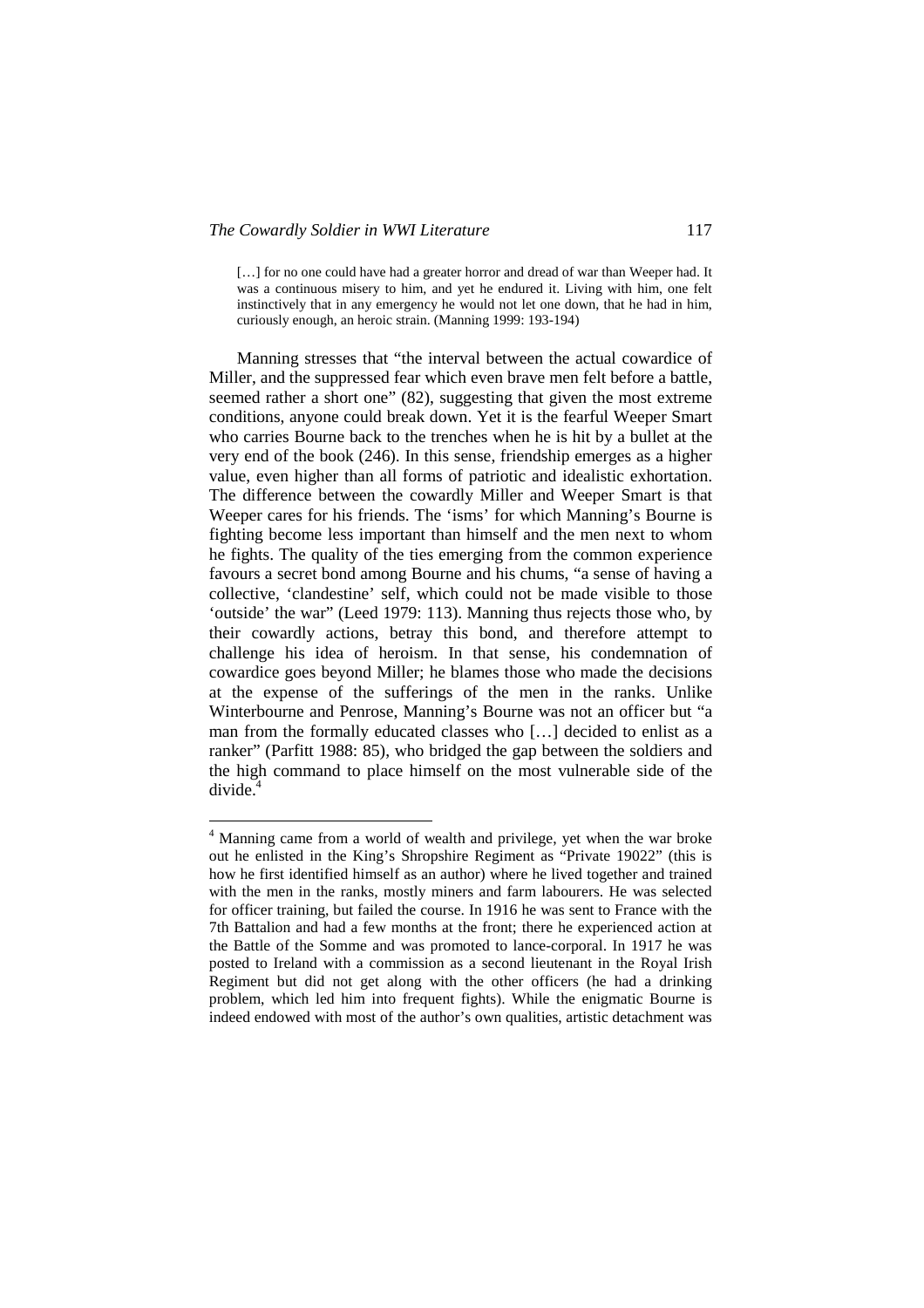$\overline{a}$ 

Herbert makes this unbridgeable gap even more visible when he refers to those who, because of their physical and moral distance from the actual fighting, were only destined to be the negative countertype. Of one of these "stupid generals" (Hynes 1992: X), Herbert says:

[The Major General at Harry Penrose's Court Martial] had many rows of ribbons, so many that as I looked at them from a dark corner at the back, they seemed like some regiment of coloured beetles, paraded in close column companies. All these men were excellently groomed: 'groomed' is the right word, for indeed they suggested a number of well-fed horses; all their skins were bright, and shiny, and well kept, and the leather of their Sam Brownes, and their field boots, and jingling spurs, and all their harness were beautiful and glistening in the firelight. (1982: 116)

There is something clownish and ludicrous in the portrayal of the Major General; the idea of a circus parade, of the "groomed" and "wellfed" horses, ironically mirrors the loss of order and ineptitude that defined the British High Command during the Great War. Herbert's mocking observations about the Major General may also be in consonance with the "lions led by donkeys" attitude suggested by Clark (1991: 19-20).<sup>5</sup> The Major-General's position in the army had been awarded by privilege, not merit, having being spoiled by upper-class luxury and greed. Herbert's disdain is inspired by the 'manly' man's conviction that the true nature of the countertype could only be seen in its proper dimension if both the ideal and its antithesis were put side by side.

For those like Aldington's Winterbourne who struggled to conform to the norm, the search for an identity proved distressing: So much so

achieved by describing the experience of the ranks on the Western Front. Such a viewpoint put the author at a unique position in relation to his contemporaries as he had the chance of giving more prominence to the hitherto largely neglected men in the ranks.

<sup>&</sup>lt;sup>5</sup> The expression "Lions led by donkeys" has been widely used to compare the bravery of the British soldiers with the incompetence of their commanders. Although Evelyn Blücher had attributed it to the German GHQ in her memoir *An English Wife in Berlin* (1921), the expression came to be popularly known as the title of Alan Clark's *The Donkeys* (1961). Clark was unable to specify the exact origin of the expression and credited it to a conversation between two generals in the memoirs of Falkenhayn: "Ludendorff: 'The English soldiers fight like lions.' Hoffman: 'True. But don't we know that they are lions led by donkeys'" (Clark *Epigraph* 1991).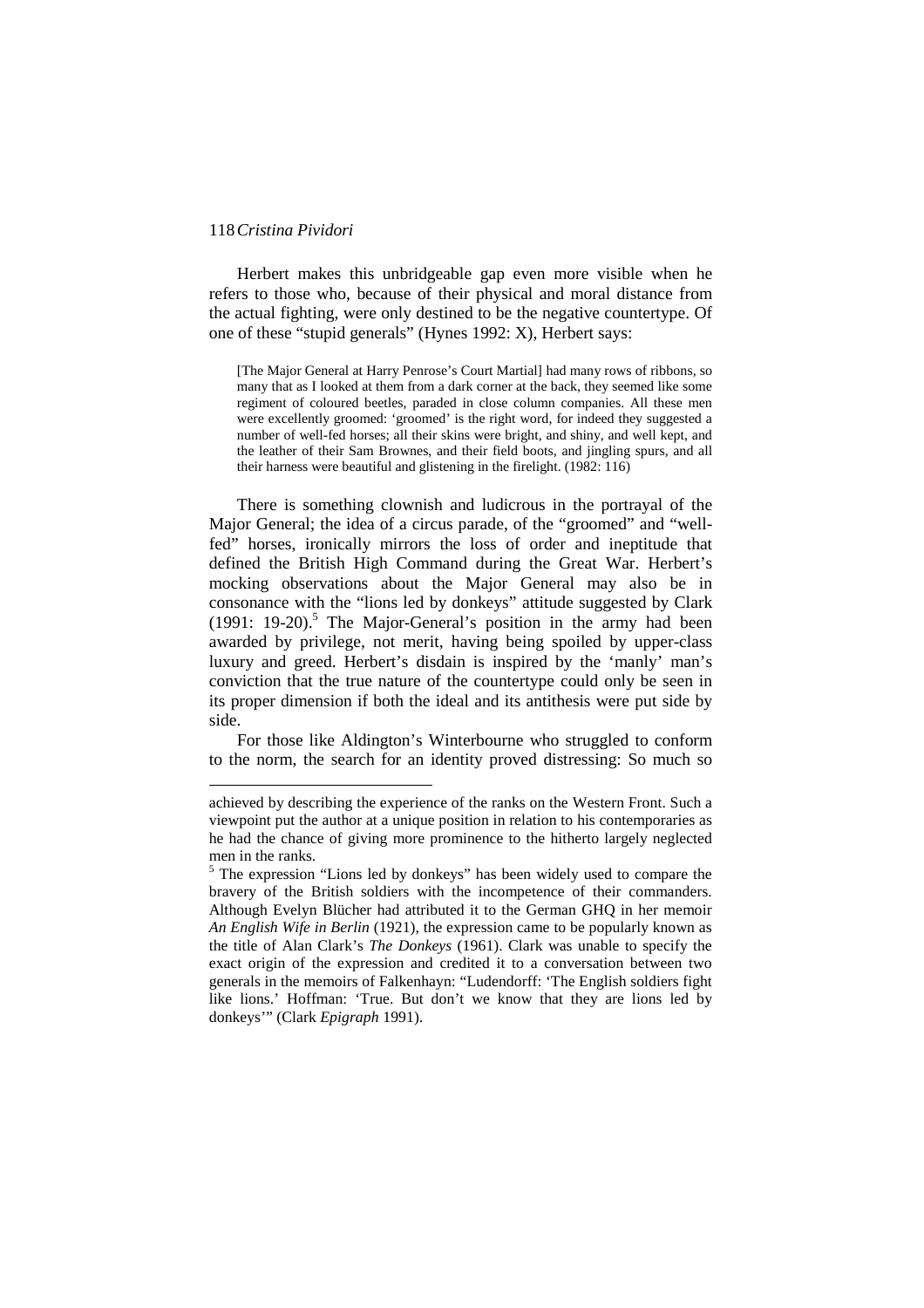that "he was afraid of being afraid" (Aldington 1984: 23).<sup>6</sup> Wandering absentmindedly through the streets of London while on leave, Winterbourne is overwhelmed by the imposing presence of the stronglooking American marines, who "walked in London with the same propriety swagger that the English used in France" (Aldington 1984: 341). The standard of manliness is set, but how is it to be reached? Winterbourne secretly knows that he will never be able to measure up to it. The fact that he is mistaken for a deserter and then reprimanded for not carrying his pass speaks for itself (341). However, he is determined to 'do his bit' and 'stick it out' to the end. His wish to take part in the war is reinforced by his encounter with the experienced soldiers coming back from the front:

There was something intensely masculine about them, something very pure and immensely friendly and stimulating. They had been where no woman and no halfman had ever been, could endure to be. [...] They looked barbaric, but not brutal; determined, but not cruel. Under their grotesque wrappings, their bodies looked lean and hard and tireless. They were Men. With a start Winterbourne realized that in two or three months, if he were not hit, he would be one of them, indistinguishable from

 6 Winterbourne was also at pains to adapt to public school traditions and rules and satisfy general expectations:

Long before he was fifteen George was living a double life—one life for school and home, another for himself. Consummate dissimulation of youth, fighting for the inner vitality and the mystery. How amusingly, but rather tragically he fooled them! How innocent-seemingly he played the fine, healthy, barbarian schoolboy, even to the slang and the hateful games! [...]. 'Rippin' game of rugger today, Mother. I scored two tries.' Upstairs was that volume of Keats artfully abstracted from the shelves. (Aldington 1984: 74-75)

Yet Winterbourne was not the only one living a double existence; most boys knew that deviation from the masculine ideal was subject to dismissal and strong sanctions. As a commentator wrote in 1872: "a nation of effeminate, enfeebled bookworms scarcely forms the most effective bulwark of a nation's liberties" (Turley qtd in Mangan 2000: XXIV). It was in this dialectic interplay between bloods and non-bloods, manliness and effeminacy, power and powerlessness that masculinities were constructed and constantly transformed. Unlike the "type of 'thoroughly manly fellow'" (Aldington 1984: 83) who possessed the virtues of physical strength and athletic talent, boys like Aldington's Winterbourne, who were poor at games and "sank absorbed in his books, his butterflies, his moths, his fossils" (73), appeared as counter-figures to public-school standards.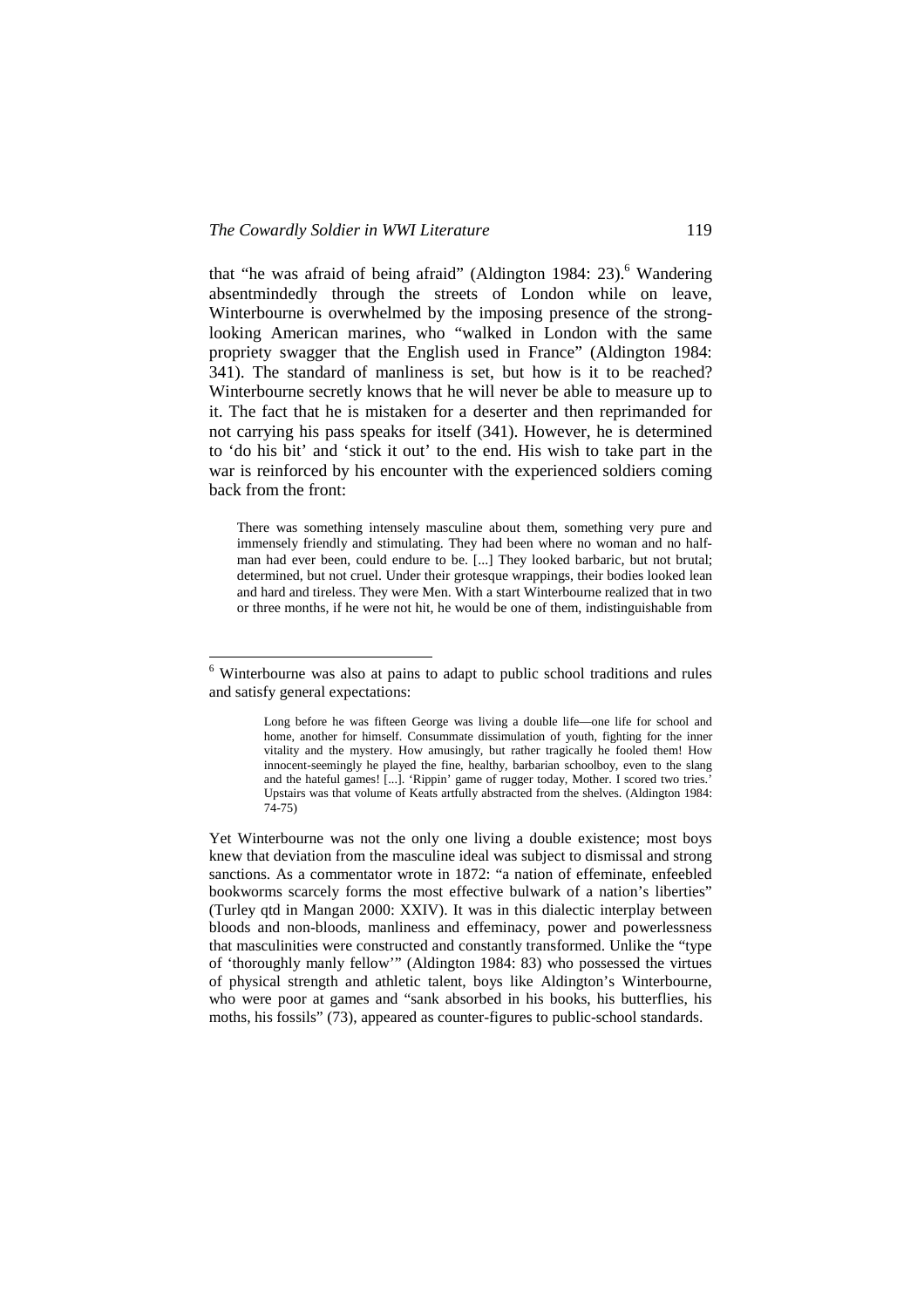them, whereas now, in the ridiculous jackanapes get-up of the peace-time soldier, he felt humiliated and ashamed beside them. (Aldington 1984: 253)

War offers an almost exclusively masculine experience to Winterbourne, where no women and no-half-men are allowed. Courage is, of course, a prerequisite for heroic quality. These "intensely masculine" men have absolutely no objection to rushing bravely into dangerous confrontations. Their sense of abandon is something Winterbourne envies. Without having undergone the rite of passage into manhood, he feels childish, feminine. His admiration for the fortitude and stoical endurance of the more experienced comrades constitutes a source of both attraction and distress, as he relishes—and fears—the chance to do his bit and prove himself to them.

The fear of being seen as a coward dominates Penrose's idea of manhood as well: "I've a terror of being a failure in [war], a failure out here—you know, a sort of regimental dud, I've heard of lots of them; the kind of man that nobody gives an important job because he's sure to muck it up" (Herbert 1982: 11). His efforts to maintain a manly façade mask everything he does. He needs to prove himself in the eyes of his friend Benson, the narrator, and in the eyes of history. While looking at the plain of Troy, the classical surroundings of the Gallipoli campaign, Penrose praises the feats of the Greek heroes and promises not to be a failure, not to be a regimental dud: "I'll have a damned good try to get a medal of some sort and be like—like Achilles or somebody" (Herbert 1982: 12). Penrose's feelings are those of the boy who was raised to feel courageous, but deep down does not feel it.

But what was the normative standard of courage? Rather than pointing at the willingness to fight, Aldington argues that the ideal of manly courage was built upon "determination and endurance, inhuman endurance." And he ironically adds that "it would be much more practical to fight modern wars with robots than with men" but that "men are cheaper" (1984: 267). This inhuman, 'machine-like' standard of courage determined the judgment of those who differed from the norm. In Rutherford's words, it was "an heroic ideal, stripped of romantic glamour certainly, but redefined convincingly in terms of grim courage an endurance in the face of almost unbearable suffering and horror" (1978: 65).

Expectedly, not all men could bear the threat of physical and mental devastation for long periods of time: Unlike robots, "men [had] feelings"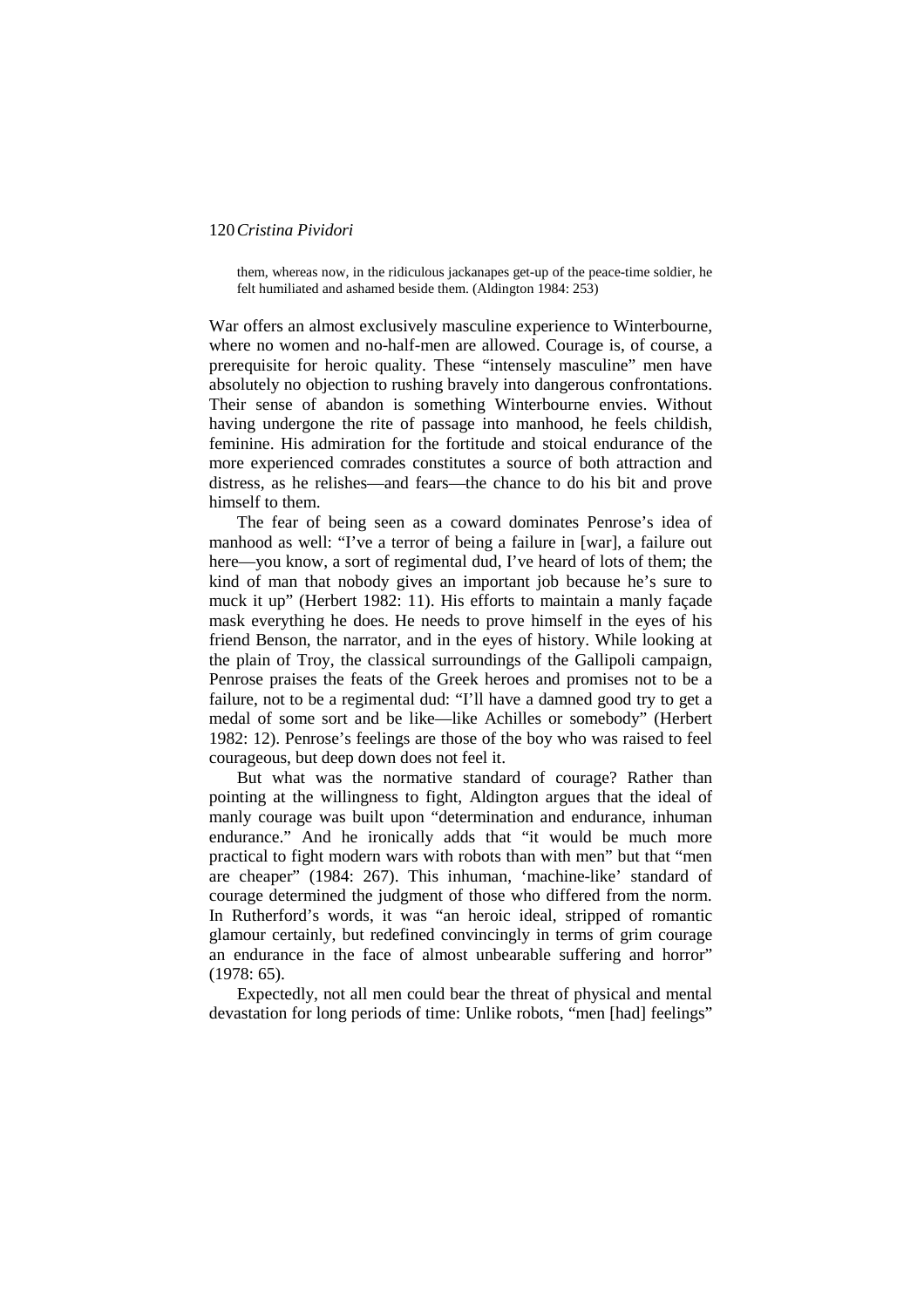(Aldington 1984: 267). Those who could not maintain the zest for warfare and did not manage to desert used their bodies as a form of protest. Malingering, "the wilful fabrication of physical or emotional symptoms to avoid an unwanted duty" (Lande 2003: 131), became one of the responses to the failure of becoming a war hero. It originated in the most basic human emotions such as exhaustion, desperation, resentment and fear and grew as a practice as the war progressed. As Bourke writes, "this inflation may be represented in Sir John Collie's book on Malingering and Feigning Sickness, first published in 1913. When a revised edition was released during the war, the book was nearly twice the size" (Bourke 1996: 85). Benson, Herbert's narrator, speaks of the genuine exposure to risk that successful malingering required:

S.I.W is the short title for a man who has been 'evacuated' with self-inflicted wounds—shot himself in the foot, or held a finger over the muzzle of his rifle, or dropped a great boulder on his foot—done himself any reckless injury to escape from the misery of it all. It was always a marvel to me that any man who could find courage to do such things could not find courage to go on; I suppose they felt it would bring them the certainty of a little respite, and beyond that they did not care, for it was the uncertainty of their life that had broken them. You could not help being sorry for these men, even though you despised them. (Herbert 1982: 94-95)

Even if it was almost impossible to trace this type of scam, commanders, doctors and surgeons remained vigilant to detecting it. When the pretence was discovered, the malingerer was morally condemned by the group. Yet the situation led inevitably to injustice when "the malingerer stole social benefits that should have been reserved for the truly disabled" or if "legitimate illness" was mislabelled "as fakery" (Lande 2003: 132-133). The harsh treatment given to malingerers might be attributed to the fact that the victim was, in reality, only expressing the soldiers' own impulses. Herbert's Penrose despises men with self-inflicted wounds, perhaps because "in these wrecks of men he recognized something of his own sufferings" (Herbert 1982: 95). His scorn, "was a kind of instinctive self-defence—put on to assure himself, to assure the world, that there was no connection—none at all" (96). Accepting that the cowardly emerged from the heroic to subvert it would mean admitting to the existence of a negative side of the heroic ideal or, in Manning's words, to an "extreme of heroism" that was "indistinguishable from despair" (Manning 1999: 8).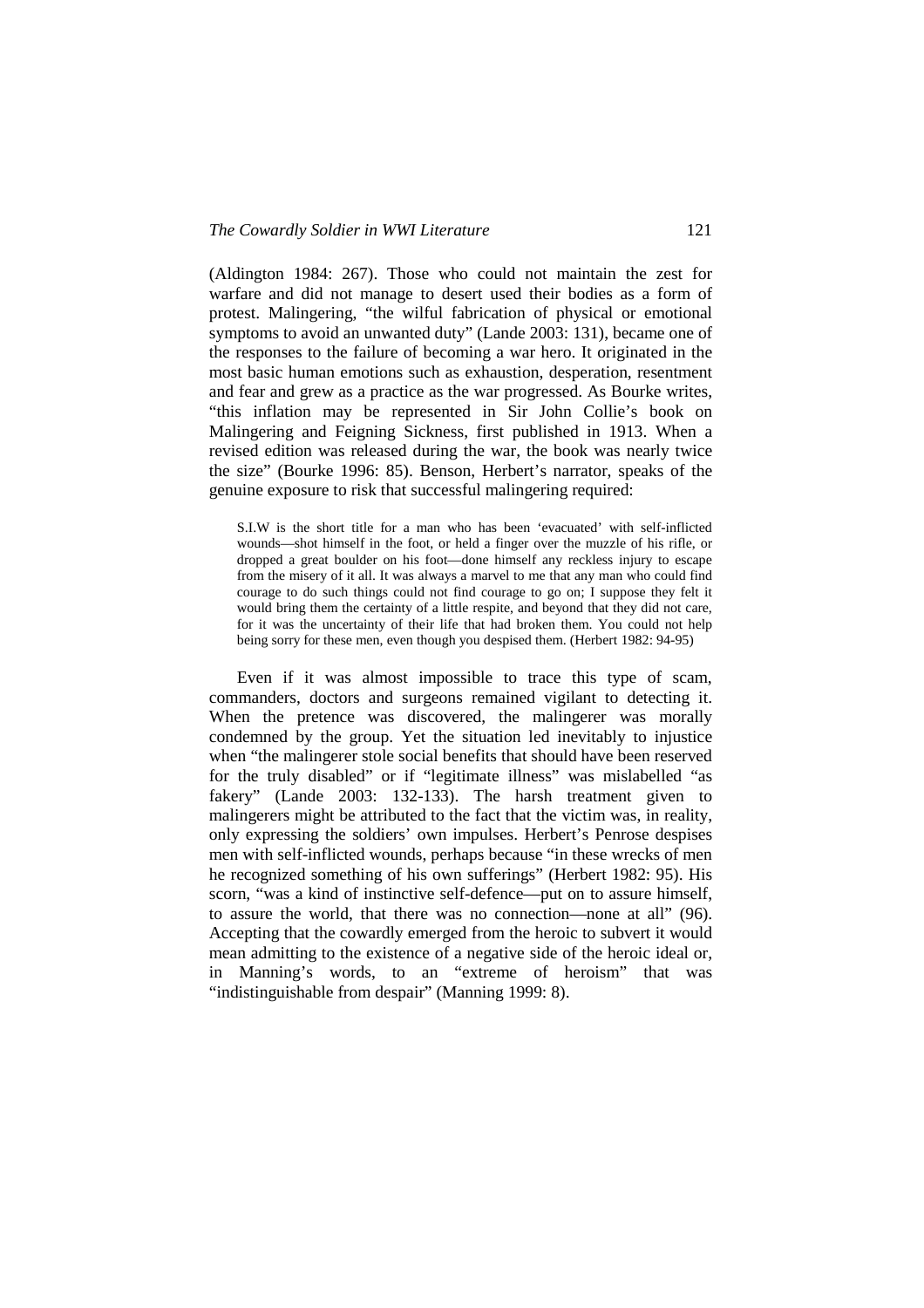Although suicidal impulses were uncommon, sometimes suicide was regarded as the only possible alternative to holding on to fear-based emotions. Aldington's novel is basically the account of how George Winterbourne is progressively and inevitably forced to commit suicide at the war's end: "I think that George committed suicide in that last battle of the war. I don't mean he shot himself, but it was so very easy for a company commander to stand up when an enemy machine-gun was traversing" (Aldington 1984: 23). By revealing Winterbourne's tragic outcome at the beginning of the novel (the very title betrays itself), Aldington follows the structure of Greek tragedy "to avoid any cheap effects of surprise" and "give free expression to the feelings and ideas of one very minor actor in that great tragedy" (Aldington 1968: 302). Aldington's narrator, both a soldier and a friend, assumes his "bloodguiltiness" (Aldington 1984: 35) for his pal's death: "I told him then that he ought to apply for a rest, but he was in agony of feeling that he was disgraced and a coward, and wouldn't listen to me" (1984: 33). He knows Winterbourne is in no condition to continue fighting: "by November '18 poor old George was whacked, whacked to the wide" (Aldington 1984: 23). And then he blames both the institutions, for overexposing Winterbourne to spiritual and mental failure on the battlefield, and Winterbourne's indifferent and impervious family at home:

The death of a hero! What mockery, what bloody cant! What sickening putrid cant! George's death is a symbol to me of the whole sickening bloody waste of it, the damnable stupid waste and torture of it. You've seen how George's own people the makers of his body, the women who held his body to theirs—were affected by his death. The Army did its bit, but how could the Army individually mourn a million "heroes"? (Aldington 1984: 35)

The death of the hero on the eve of the Armistice is doubly ironic: Aldington mourns the death of the generation who, in Dodd's words, "spent their childhood and adolescence struggling, like young Samsons, in the toils of the Victorians" (1929: 232) and of the values that had ruled their lives. In effect, those who had been educated in the Victorian heroic tradition broke down under the continuous strain of having to repress fear. Just like Penrose's intolerance towards malingering, the narrator's guilt over Winterbourne's death suggests that it was the men who could not live up to tradition that provoked the deepest anxiety among those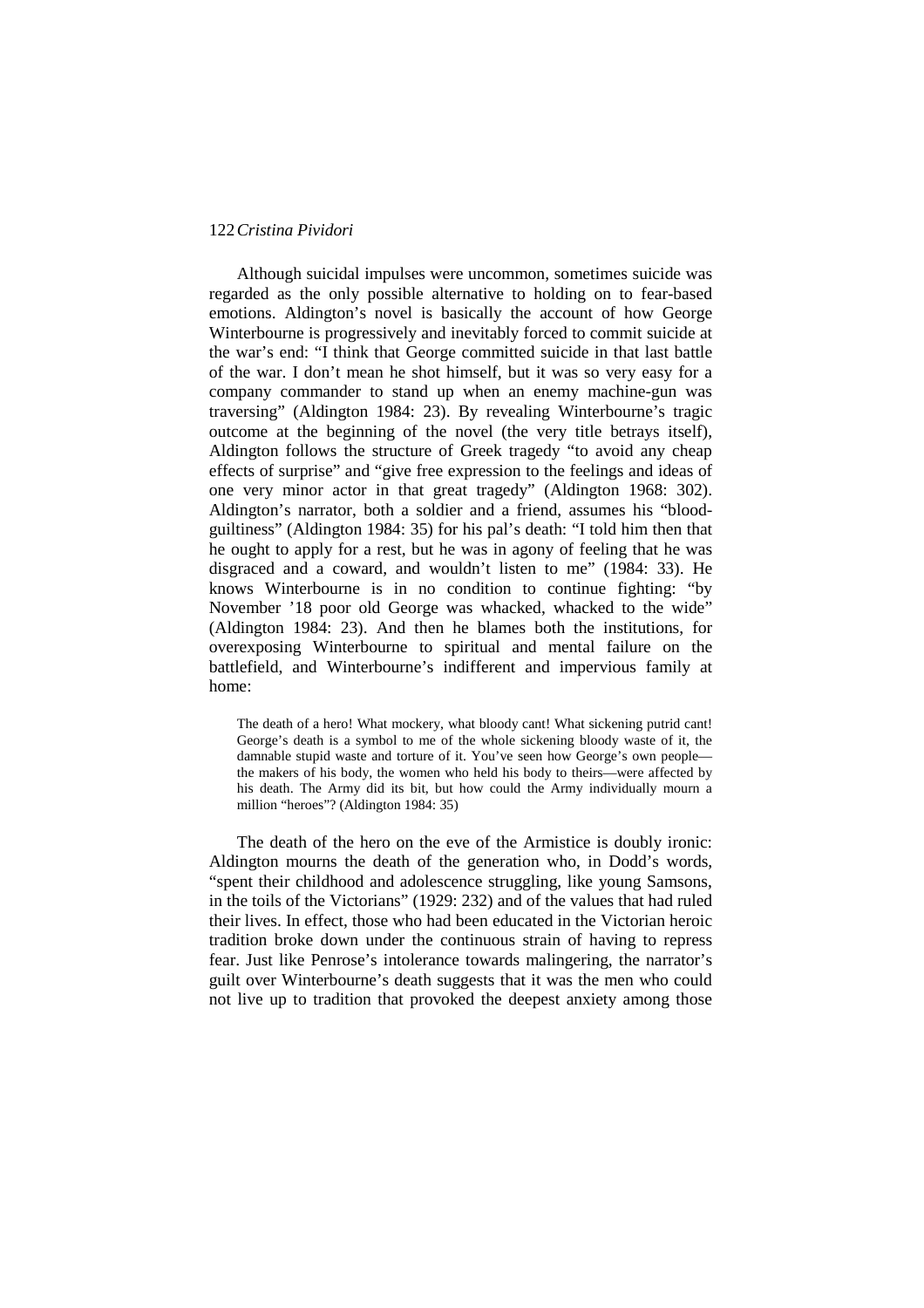who were still part of the norm. Moreover, to the extent that Winterbourne's failed manhood bears the marks of the shell-shock that imploded his mind, the novel conveys an extreme pessimism and disillusionment that may have been attributed to Aldington's own experience of shell shock:<sup>7</sup>

He looked unaltered; he behaved in exactly the same way. But, in fact, he was a little mad. We talk of shell-shock, but who wasn't shell-shocked, more or less? The change in him was psychological, and showed itself in two ways. He was left with an anxiety complex, a sense of fear he had never experienced [...] And he was also left with a profound and cynical discouragement, a shrinking horror of the human race. (1984: 323)

Because fear was part of a representational framework that had to be repressed or silenced, "officers and men alike seemed anxious to restrain their feelings" (Manning 1999: 21). Men were ashamed to let other men see they were afraid: "fear, in that generation, was a crime" (Terraine 1982: XII). The acknowledgment of fear was evidence that men were not as courageous as they pretended to be. Winterbourne's fear is the fear of shame and shame leads to silence, the silence that keeps other men believing that he can keep pace with war demands. Silence keeps Winterbourne's war going until the endurance of nerve-shattering conditions culminates in his mental breakdown.

The term shell-shock was coined during the Great War to refer to the conditions resulting from the concussions from the exploding shells. Yet the history of combat stress reactions and the different labels assigned to them—soldier's heart, battle fatigue, Post-traumatic Stress Disorder and Gulf War syndrome, among others—have shown that the term in fact refers to the psychological disorders resulting from the stress of battle. Among the symptoms associated with shell-shock at that time were: "Stupor, confusion, mutism, loss of sight or hearing, spasmodic

<sup>&</sup>lt;sup>7</sup> When Aldington returned from Belgium in 1919, he divorced Hilda Doolittle and moved to the countryside. The eight years he spent in Berkshire village helped him cope with the effects of having been severely gassed and shellshocked. Yet he never fully recovered from the physical and mental damage that the war had inflicted on him. In a letter to Amy Lowel he confesses to his mental breakdown: "Since I got back I have only been able to work three days a week; if I work more I get horrible pains in my head, due, people say, to a sort of deferred shell-shock" (Aldington qtd in Gates 1992: 53).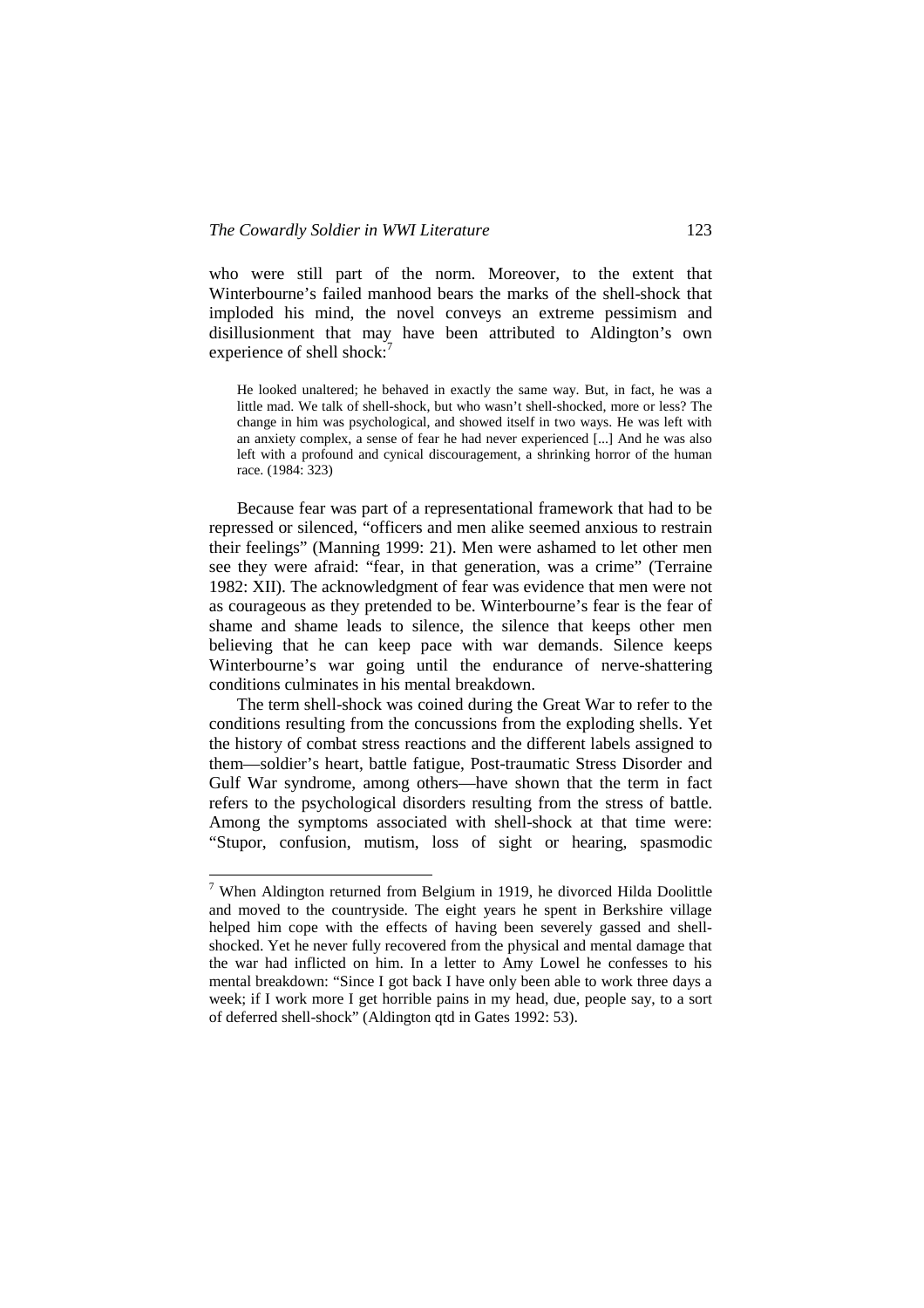$\overline{a}$ 

convulsions or trembling of the limbs, anaesthesia, exhaustion, sleeplessness, depression, and terrifying, repetitive nightmares" (Leys 1994: 624).<sup>8</sup> Since giving medical treatment to the great numbers of men who were suffering from war-induced mental illnesses would have implied accepting that the long-held moral values and physical standards were being threatened by the Great War, most of these men were convicted—and some of them executed—for cowardice.<sup>9</sup>

Based on the case of Edwin Dyett, the naval sub-lieutenant shot for cowardice, *The Secret Battle* dares suggest that cowardice was not only a matter of discipline and character. In the novel, Harry Penrose is a brave officer whose nerves are shattered by overexposure to combat. Like Winterbourne's suicide, Penrose's death at the hands of his own men of D Company demands a reappraisal of traditional gender roles. In Benson's words, "my friend Harry was shot for cowardice—and he was one of the bravest men I ever knew" (Herbert 1982: 130). Indeed, "like many another undergraduate officer of those days" (5), Penrose was "all eagerness to reach the firing-line" (15). Despite his suffering from shellshock, he does his best not to surrender to mental disease by acting courageously until he cannot bear it any longer. Of Penrose's military heroism, Herbert says:

On the fifth day in the line he did a very brave thing—brave, at least, in the popular sense, which means that many another man would not have done that thing. To my mind, a man is brave only in proportion to his knowledge and his susceptibility to fear; the standard of the mob, the standard of the official military mind, is absolute; there are no fine shades—no account of circumstance and temperament is allowed and perhaps this is inevitable. (Herbert 1982: 36)

<sup>&</sup>lt;sup>8</sup> In recent years, psychiatry has expressed a growing interest in the study of "post-traumatic stress disorder"—PTSD—which essentially results from the unavoidable imposition on the mind of horrific events that the mind cannot control. As Young explains, the syndrome is "based on the idea that intensely frightening or disturbing experiences could produce memories that are concealed in automatic behaviours, repetitive acts [hallucinations, flashbacks and other intrusive phenomena] over which the affected person exercise[s] no conscious control" (Young 1996: 4).

<sup>&</sup>lt;sup>9</sup> The War Office Committee of Enquiry into "Shell-Shock," (1920-22) gives the following statistics: "two years after the Armistice, some 65,000 ex-servicemen were drawing disability pensions for neurasthenia; of these, 9,000 were still undergoing treatment" (Bogacz 1989: 227).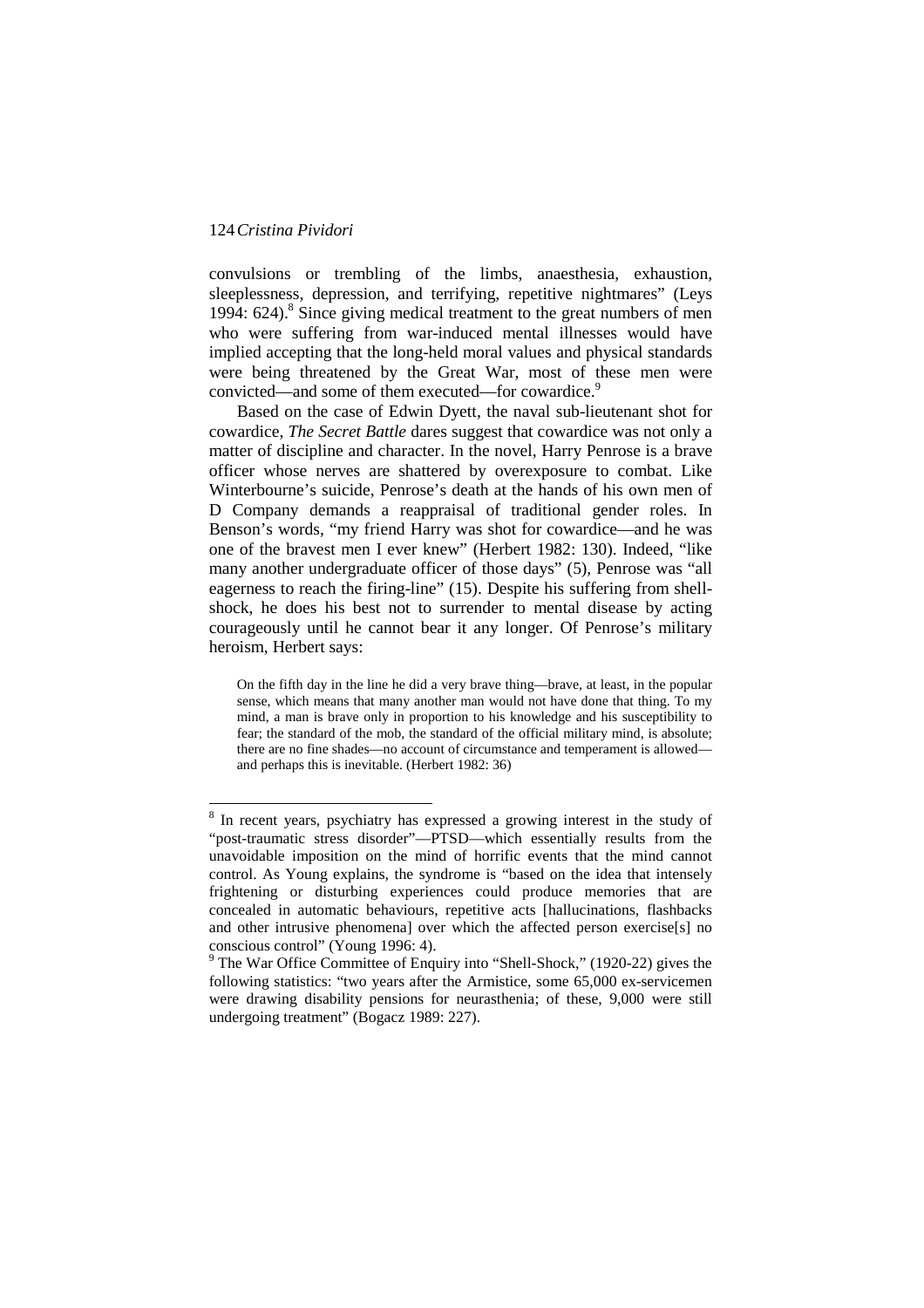#### *The Cowardly Soldier in WWI Literature* 125

By portraying Penrose as a sympathetic, understandable figure, Herbert finds a way not to upset a readership used to the heroic rhetoric. The sufferings of those who struggled to repress their fears and do their duty threw into question widely accepted medical and military ideas. So much so that from 1920 to 1922, the War Office Committee of Enquiry into "Shell-Shock," under the chairmanship of Lord Southborough met in London to try to answer some of the distressing issues raised by the shell-shock phenomenon, particularly the fact that most of the convicted 'cowards' were men like Harry Penrose, that is to say, "volunteer[s], most likely of middle-class origin, who had proved [their] valour repeatedly in the war—and who had still cracked under the continuous strain of trench warfare" (Bogacz 1989: 247).

While some of the members of the committee remained faithful to the pre-war beliefs that saw shell-shock either as a somatic reaction to high-explosive or as a failure of character; others, including the respected W.H.R. Rivers, argued that the origin of the affliction was mental. Since Freud's psychological theories were still suspect in the early 1920s, the report issued by the committee adopted a "half-way house" treatment, "both physical and mental in its aims" (Bogacz 1989: 242), and which struggled "to reconcile the modern ambiguous notion of shell-shock with the traditional absolutist norms of behaviour in war and peace" (248).

Yet the committee had no other alternative but to acknowledge that shell-shock was beyond self-control, that those who could not fight because of psychological disorders should not be simply seen as cowards. The combined effects of war neurosis and repression together with the proliferation of the efforts aimed at masking the magnitude of the crisis around pre-war medical, military and moral values had accelerated the need to re-examine these values.

Herbert's novel is the story of a breakdown, in which the major theme is the extraordinary perseverance of Penrose in his "secret battle" to fulfil the role of the hero: "Fellows like him keep on coming out time after time, getting worse wind-up every time, but simply kicking themselves out until they come out once too often, and stop one, or break up" (Herbert 1982: 125). In Hynes' words, "Herbert succeeded in constructing a new kind of war novel, and a new kind of memorial—an anti-monument to a condemned coward" (Hynes 1992: 306). According to the dominant discourse, those who, like Penrose, were executed at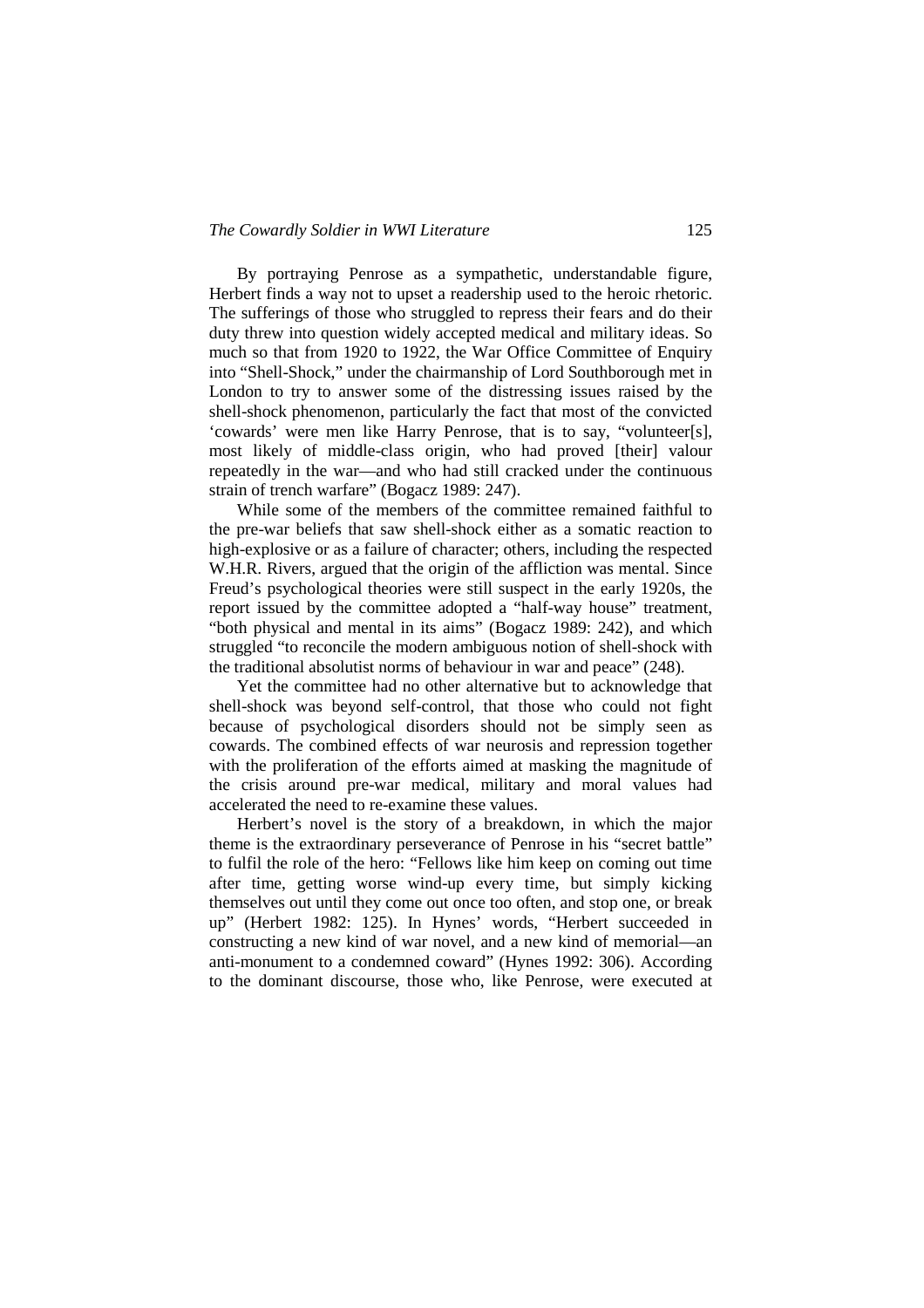$\overline{a}$ 

dawn brought shame on their families and country.<sup>10</sup> Yet Penrose's is one of a number of cases who, because of mental disease, was unjustly sentenced. Discussing Penrose's feelings previous to the death sentence, Benson claims:

There are, of course, lots of fellows who feel things far more than most of us, sensitive, imaginative fellows, like poor Penrose—and it must be hell for them. Of course there are some men like that with enormously strong wills who manage to stick it out as well as anybody, and do awfully well—I should think young Aston, for instance—and those I call the really brave men. Anyhow, if a man like that really does stick it as long as he can, I think something ought to be done for him, though I'm damned if I know what. He oughtn't… (Herbert 1982: 126-127)

These "sensitive, imaginative fellows" who felt things more than the rest were compelled by their principles and public honour to keep on fighting, yet they could hardly reconcile the consequences of such decisions to their private feelings. Tradition had been so thoroughly instilled in Penrose that it is almost impossible for him to break away from it. His feelings are not the feelings of a powerful man. His are the feelings that come inevitably from the rupture between the social and cultural perceptions of what he was supposed to be and what he really was. Penrose's determination in constructing his own heroic narrative conceals the tensions and uncertainties with which his self-identity is fraught. So much so that he begins to lose sight of his real needs and desires and becomes traumatised.

When the shell-shock experience is foregrounded in Harry Penrose's story, the gap between trope and reality narrows, the bridge is shortened. Shell-shock itself is the opening through which reality can affect discourse, marking the eruption of a variety of conflicts that go beyond

<sup>&</sup>lt;sup>10</sup> To the High Command, soldiers' executions served a twofold purpose: deserters would be punished and similar ideas would be dispelled in their comrades. The Court was anxious to make an example "for they were just men [...]. They would do the thing conscientiously" (Herbert 1982: 117). However, "as judges they held the fatal military heresy, that the forms and procedure of Military Law [were] the best conceivable machinery for the discovery of truth. It was not their fault; they had lived with it from their youth" (1982: 117). Those who were condemned to death usually had their sentences confirmed by Field Marshal Sir Douglas Haig on the evening following their court-martial. A chaplain was dispatched to spend the night in the cell with the condemned man and execution took place the following dawn.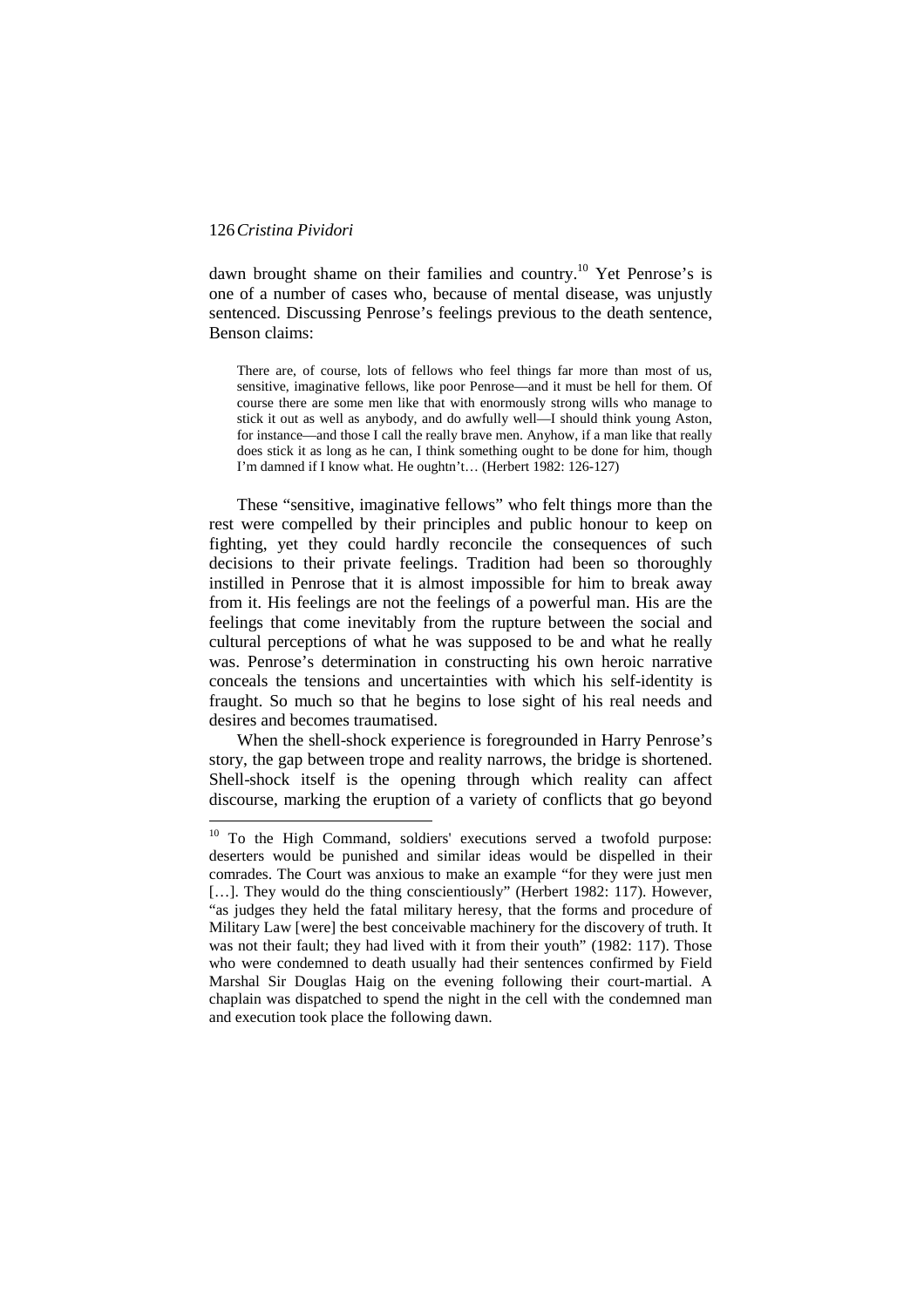war trauma into the cultural and gender perceptions of those who suffered the war. The shell-shock crisis puts an end to the soldiers' struggle to maintain an image of themselves which was continually being disconfirmed by their experience. The term then "turn[s] from a diagnosis into a metaphor," framing not only "the war's scale, its character, its haunting legacy" (Winter 2000: 7), but also "a disguised male protest not only against the war but against the concept of 'manliness'" (Showalter 2009: 172). While a single standard of manhood had encouraged most volunteers of the generation of 1914, the growing awareness of the existence of men who could not be labelled heroes—or cowards—in the traditional sense becomes an important concern.<sup>11</sup>

### *3. Conclusions*

 $\overline{a}$ 

Although the figure of the hero is irreversibly fragmented after the Great War, the trope of the coward does not emerge triumphant. Cowardice is shown to have played a significant role in the decline of the values that manliness and society as a whole had required, yet it cannot be considered as a unified, unproblematic whole. The existence of a culturally normative ideal of male behaviour has continued to play a major role in war literature; yet being heroes at a time when the reality of war was in flagrant contradiction with the desired Victorian manly ideals, appears to be an impossibility.

The three novels discuss the progressive decline of the Victorian heroic rhetoric and stress the presence of a cowardly countertype threatening to weaken and destabilise it. Cowardice is linked to the paradoxical in a twofold sense. On the one hand, the figure of the cowardly soldier acts as a trope, that is, as the anti-heroic opposite to the

<sup>&</sup>lt;sup>11</sup> Nearly 90 years after their deaths, 306 soldiers who were shot at dawn between 1914 and 1918 were granted posthumous pardons from the British Ministry of Defence. The pardon recognises that the men were not 'cowards' or 'deserters' and should not have been executed for military offences. They were upgraded to being 'Victims of War.' Among them was Private Farr, shot for cowardice in 1916. His family had been campaigning for years for him to be pardoned, arguing that he was suffering from shell-shock and should not have been sent back to the trenches. Not one of the executed soldiers would have been executed today, since the British military death penalty was outlawed on 29 April 1930.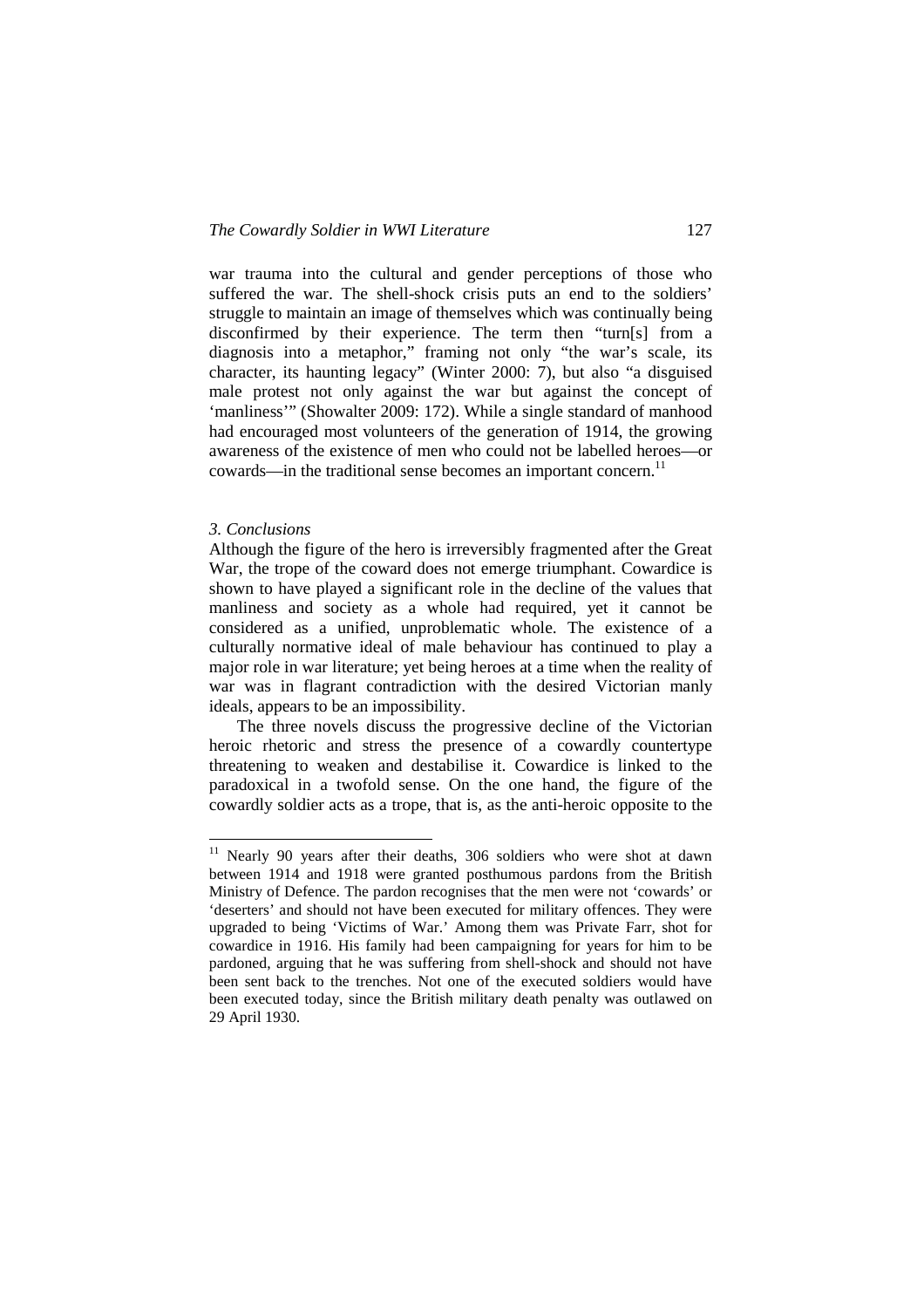highly praised Victorian manly codes and, on the other, it functions as an agent of resistance revealing the inner fractures and contradictions within the hero's tale.

As a trope, cowardice contradicts and, by opposition, exhorts to heroism, for the coward represents all that the soldier was not supposed to be according to Victorian standards. The insistence on attaching the codes of manliness to the three characters in the novels attempts to preserve the continuity with the old heroic tradition, but inevitably deflects it in a new direction. The unparalleled slaughter and devastation caused by the Great War did not distinguish between heroes and cowards; all became victims of its destructive equality. The resulting panorama is one of contradiction: firstly, because the boundaries between courage and cowardice are now less clear and more questionable; and, secondly, because the figure of the soldier enters into a transitional space which draws attention to these ambiguities. In effect, courage is no longer constructed in binary opposition to cowardice, but rather as a reaction against institutions and a national ideal of military comradeship, essentially responding to the need for soldiers to recover their common humanity and a sense of belonging and individual worth.

This leads to the other possible reading of cowardice as a budding form of confrontation through which the texts seek to challenge pre-war values. The figure of the coward articulates certain voices and experiences that had not found much possibility for expression until then because of the complex and multifaceted reality they embody. Not only do the three novels re-open the question of what makes a soldier hero, but ultimately aim to prove that courage and cowardice coexist in the most complex and interesting works of war fiction. The difference between the trope and its reality is articulated by the different shades of fear triggered in the soldier's minds: physical horrors and anxieties, painful awareness of death and even the fear of being afraid, that is, the fear of not measuring up to the trope. Most importantly, the cases of shell-shock portrayed in the texts are not only perceived in their traumatic dimension but as a metaphor for the anxieties resulting from the vanishing of pre-war certainties and from the reliance on more subjective and personally defined values.

The perseverance in the representation of courage in combat and the implicit connection between this figure and the emerging coward have complicated the search for the real Great War soldier in the texts. The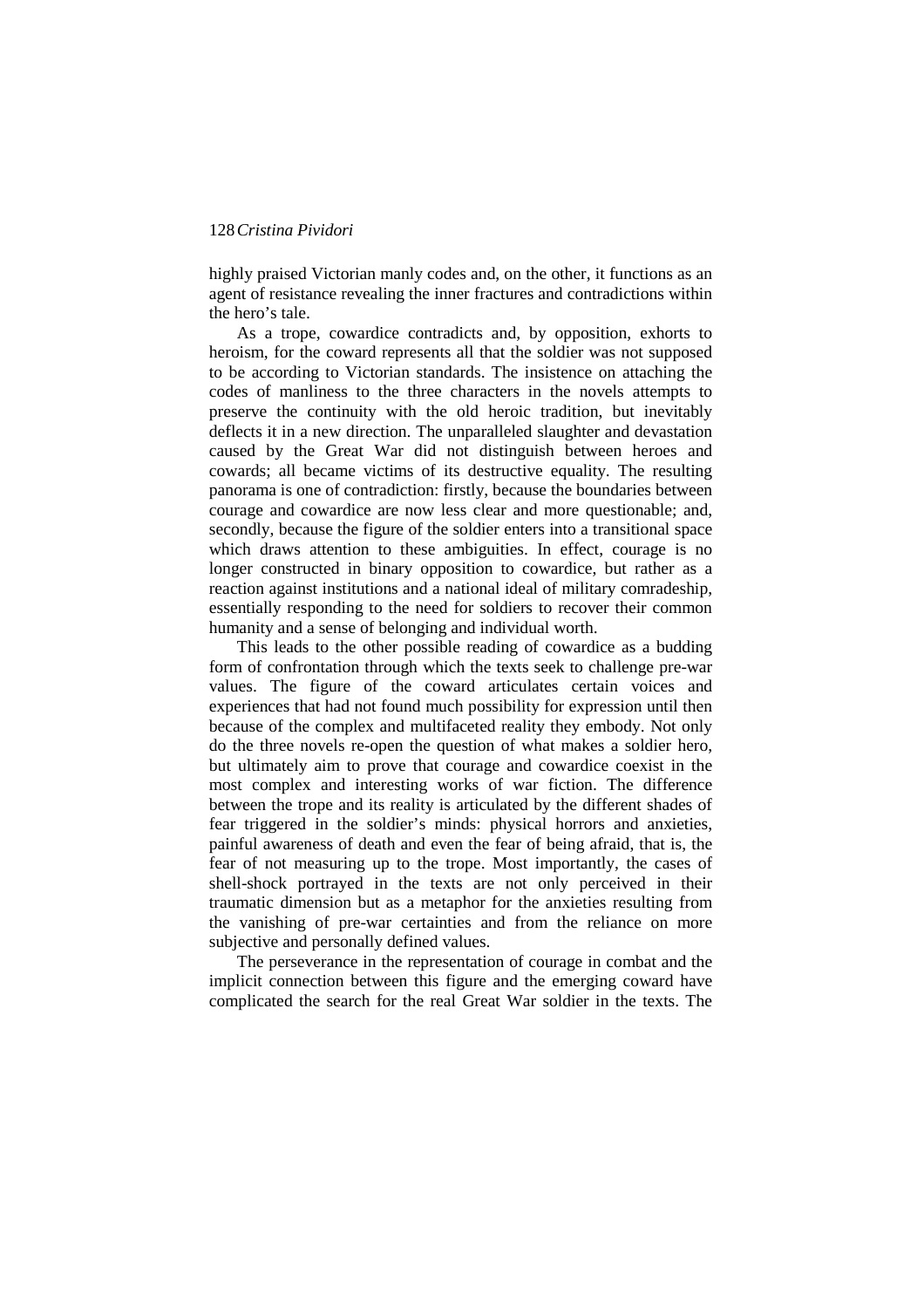complexity of the representations under study has allowed for the tracing of two quite different portrayals of the soldier, yet separating them has not been possible to any degree of certainty. The result has been the emergence of a disjointed, fragmented and self-contradictory herocoward that cannot uphold the hegemonic status to which he is supposed to aspire. Seen in such contrasting terms, the soldier enacts a complex and lively role identity which not only intertwines trope and reality, especially in the dramatic descriptions of mental disturbance, but allows for the appropriation, understanding and humanisation of the cowardly other within the self. This seems to pave the way for the adoption of more inclusive masculine roles. Moving away from the manly ideal as the norm results in an awareness of the individual and of the moments that are produced in the articulation of difference. Taken together, these findings suggest that the resultant friction in the shaping of masculine identities does not merely mean a distance from the trope but the opportunity for the elaboration of new signs of heroic behaviour.

### *References*

- Aldington, Richard. 1968 [1941]. *Life for Life's Sake: A Book of Reminiscences.* London: Cassell.
- Barkan, Elazar. 1994. "Post-Anti-Colonial Histories: Representing the Other in Imperial Britain." *The Journal of British Studies*. 33.2: 180- 203.
- Bogacz, Ted. 1989. "War Neurosis and Cultural Change in England, 1914-22: the Work of the War Office Committee of Enquiry into 'Shell-Shock'." *Journal of Contemporary History*. 24.2: 227-256.
- Bourke, Joanna. 1996. *Dismembering the Male: Men's Bodies, Britain and the Great War*. London: Reaktion Books.
- Braudy, Leo. 2003. *From Chivalry to Terrorism: War and the Changing Nature of Masculinity*. New York: Random House.
- Brombert, Victor. 1999. *In Praise of Anti-heroes: Figures and Themes in Modern European Literature 1830-1980*. Chicago: University of Chicago Press.
- Buchbinder, David. 1994. *Masculinities and Identities*. Carlton: Melbourne UP.

Clark, Alan. 1991 [1961]. *The Donkeys.* London: Pimlico.

Connell, R. W. 2005 [1995]. *Masculinities*. Cambridge: Polity Press.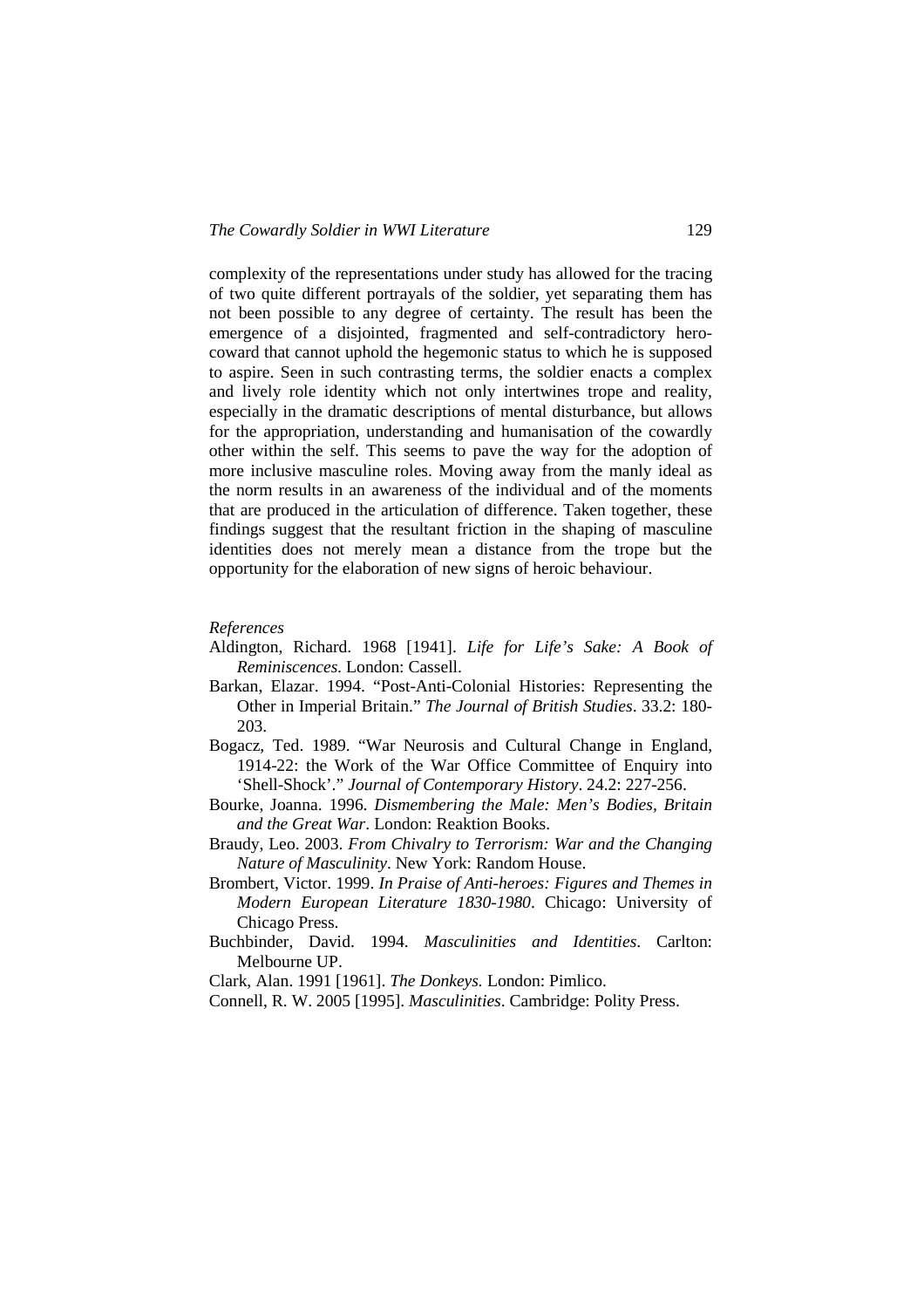- Dodd, Lee W. 1929. "Cursed like Orestes." *The Saturday Review of Literature*. 232-233.
- Gates, Norman T. 1992. *Richard Aldington: An Autobiography in Letters.* University Park, Pa: Pennsylvania State University Press.
- Gilmore, David. 1990. *Manhood in the Making: Cultural Concepts of Masculinity*. New Haven and London: Yale UP.
- Hadlock, P G. 2006. "What Is a Coward? According to Celine's *Voyage Au Bout De La Nuit*." *Romance Notes.* 46.2: 235-242.
- Hynes, Samuel. 1992 [1990] *A War Imagined: The First World War and English Culture*. London: Pimlico.
- Kimmel, Michael. 2004 [2000]. *The Gendered Society*. New York: Oxford UP.
- Lande, R G. 2003. *Madness, Malingering, and Malfeasance: The Transformation of Psychiatry and the Law in the Civil War Era*. Washington, D.C: Brassey's, Inc.
- Leed, Eric J. 1979. *No Man's Land: Combat and Identity in World War I*. Cambridge: Cambridge UP.
- Leys, Ruth. 1994. "Traumatic Cures: Shell Shock, Janet, and the Question of Memory." *Critical Inquiry*. 20: 623-662.
- Lubin, Harold. 1968. *Heroes and Anti-heroes: A Reader in Depth.* San Francisco: Chandler Publishing Company.
- Mangan, J. A. 2000. "Introduction to the New Edition". *Athleticism in the Victorian and Edwardian Public School: The Emergence and Consolidation of an Educational Ideology*. By Mangan. London: Frank Cass Publisher.
- Mosse, George. 1996. *The Image of Man: The Creation of Modern Masculinity*. New York: Oxford UP.
- Parfitt, George. 1988. *Fiction of the First World War: A Study.* London: Faber & Faber.
- Rutherford, Andrew. 1978. *The Literature of War: Five Studies in Heroic Virtue*. London: MacMillan Press.
- Scheunemann, Klaus. 2012. "Fight or Flight Fear in War Movies." *Who's Afraid of...? Facets of Fear in Anglophone Literature and Film*. Ed. Marion Gymnich. Göttingen: Vandenhoeck & Ruprecht. 181-192.
- Showalter, Elaine. 2009 [1987]. *The Female Malady: Women, Madness, and English Culture, 1830-1980*. London: Virago.